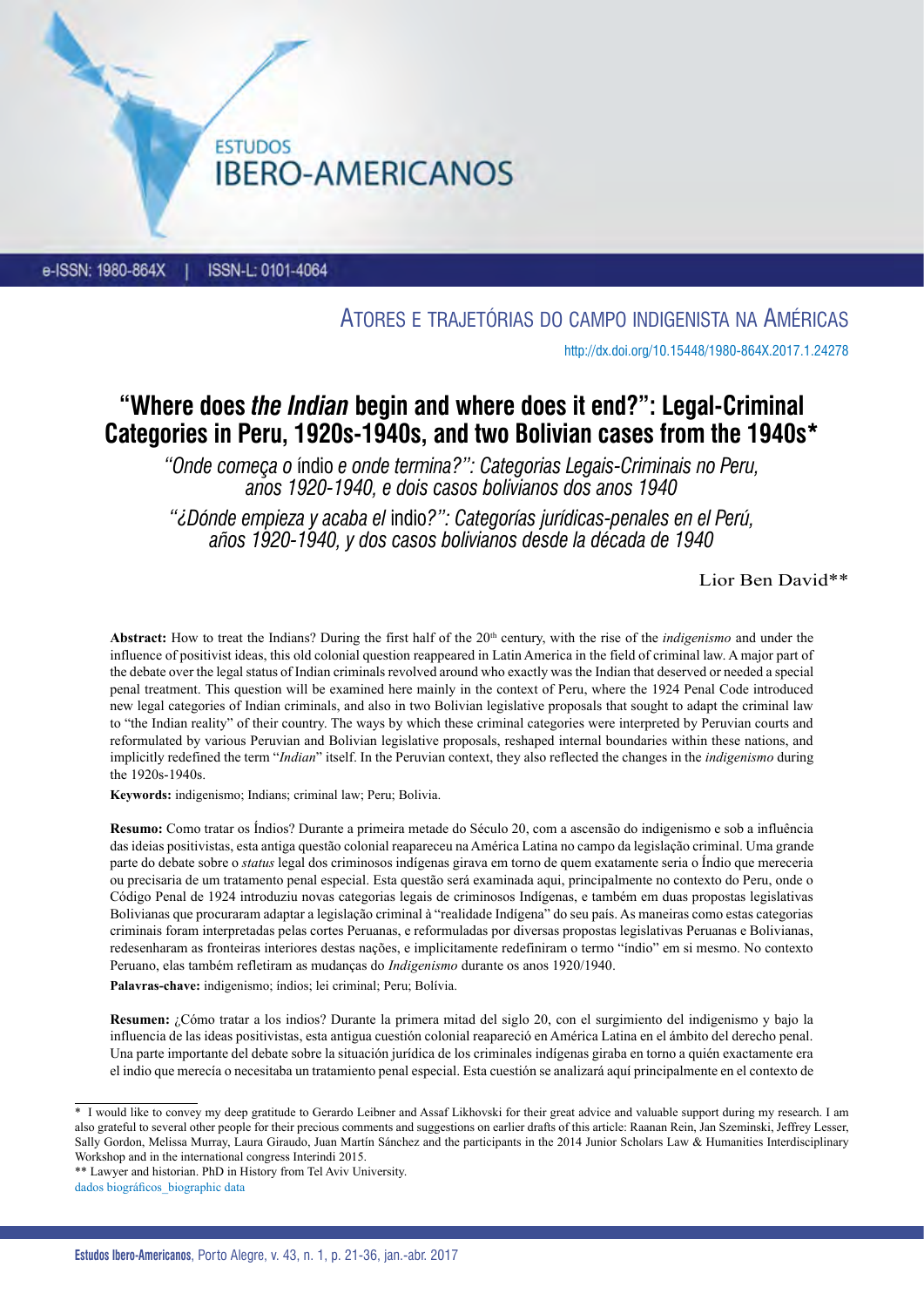Perú, donde el Código Penal de 1924 introdujo nuevas categorías legales de criminales indígenas, y también en dos propuestas legislativas bolivianas que pretendían adaptar la legislación penal a "la realidad indígena" de su país. Las maneras en que estas categorías criminales fueron interpretadas por los tribunales peruanos y reformuladas por diversas propuestas legislativas peruanas y bolivianas, rediseñaron las fronteras interiores de estas naciones, y redefinieron implícitamente el propio término "*indio*". En el contexto peruano, también reflejaban los cambios en el indigenismo durante los años 1920-1940.

**Palabras clave:** indigenismo; indios; ley criminal; Peru; Bolivia.

### **Introduction**

On April 1940, Zacarías Asencio and Ezequiel Rivera were sentenced by the Criminal Court of Puno (Peru) to ten and nine years in prison, respectively, for the murder of a man whom they considered insane. They appealed to the Supreme Court to nullify their verdict and in Lima, the prosecutor of that court agreed with them that their punishments had been too severe. The accused, he claimed, were Indians, semi-civilized, and the crime they committed stemmed from their "foolish ignorance" and from the belief existed among them that crazy people were dangerous and harmful spirits that should be eliminated. According to his opinion, the accused were controlled by that prejudice, which prevented them from estimating the results of their actions. Punishment in such cases, he added, should not be too harsh since it would not achieve the objectives of social defense. Such practices, he continued, could not be cancelled by drastic penalties, but rather by education and civilization, which were not to be achieved through jails. This was exactly the case, the prosecutor concluded, where the principle of the individualization of punishment should be broadly implemented, "while we are sentencing those Indians […] whose lives are full of superstitions and barbaric customs […]". The Supreme Court accepted these arguments and in its decision from November 1940, based on article 45 of the Peruvian Criminal Code, reduced the sentences of both men to six years imprisonment.<sup>1</sup>

At that time, legal and criminal aspects of "the Indian question" gained the attention of not only Peruvian courts of justice but also of jurists, criminologists, policy makers and various scholars from across the continent. Thus, it is not surprising that "the social protection of the Indian races by means of protective laws" was one of the many issues discussed at the First Inter-American *Indigenista* Congress, held at Pátzcuaro, in the Mexican State of Michoacán, on April 1940. In this context, the congress recommended that American countries, which have indigenous populations, would include in their laws protective measures in their behalf, based on their cultural conditions. However, the resolution adopted by the congress stressed that "discriminatory legislation based on racial differences" was not considered protective of the interests of those populations, and consequently ought to be abolished. Instead, the congress in Pátzcuaro favored the concept of judicial discretion, as a preferable method for the protection of native populations and therefore recommended "that judges be requested to take into consideration the customs and special circumstances of the indigenous groups in applying the general principles of Law".2 This recommendation did not refer specifically to criminal law. Nevertheless, it reflected quite well the opinion presented at that congress by some of the most prominent Mexican criminal jurists of that period, who strongly rejected the idea of enacting "special penal legislation for criminals of the Indian race", declaring that crime was not an act of races, but an act of men, and suggesting that racial differences be confronted only by extensive judicial discretion (CENICEROS, 1940).3

To some extent, the decision of the Peruvian Supreme Court in the case of Asencio and Rivera was in line with the recommendation of that congress in Pátzcuaro. The court in Lima considered the "cultural conditions" of the accused, it took into account their customs and beliefs, and finally used judicial discretion to reduce their punishments considerably. At the same time, its terminology unmistakably echoed the

<sup>1</sup> Cuaderno No. 1124, Año 1940, *Revista de los Tribunales* [Peru], 1941, p. 5-7.

<sup>2</sup> *Primer Congreso Indigenista Interamericano,* Tomo I, Pátzcuaro Michoacán, abril 1940, p. 130-131. For an English translation see: *Final Act of the First Inter-American Conference on Indian Life*, Held at Pátzcuaro, Michoacán (Mexico), April 14-24, 1940, A translation, published by the U.S. Office of Indian Affairs, Washington D. C. p. 28-29.

<sup>3</sup> Ceniceros, José Ángel; Raúl Carrancá y Trujillo; Carlos Franco Sodi; y Javier Piña y Palacios, "Las Razas Indígenas y la Defensa Social", in *Primer Congreso Indigenista Interamericano*, tomo II, Ponencias, Pátzcuaro (Michoacán), abril 1940, p. 110-115.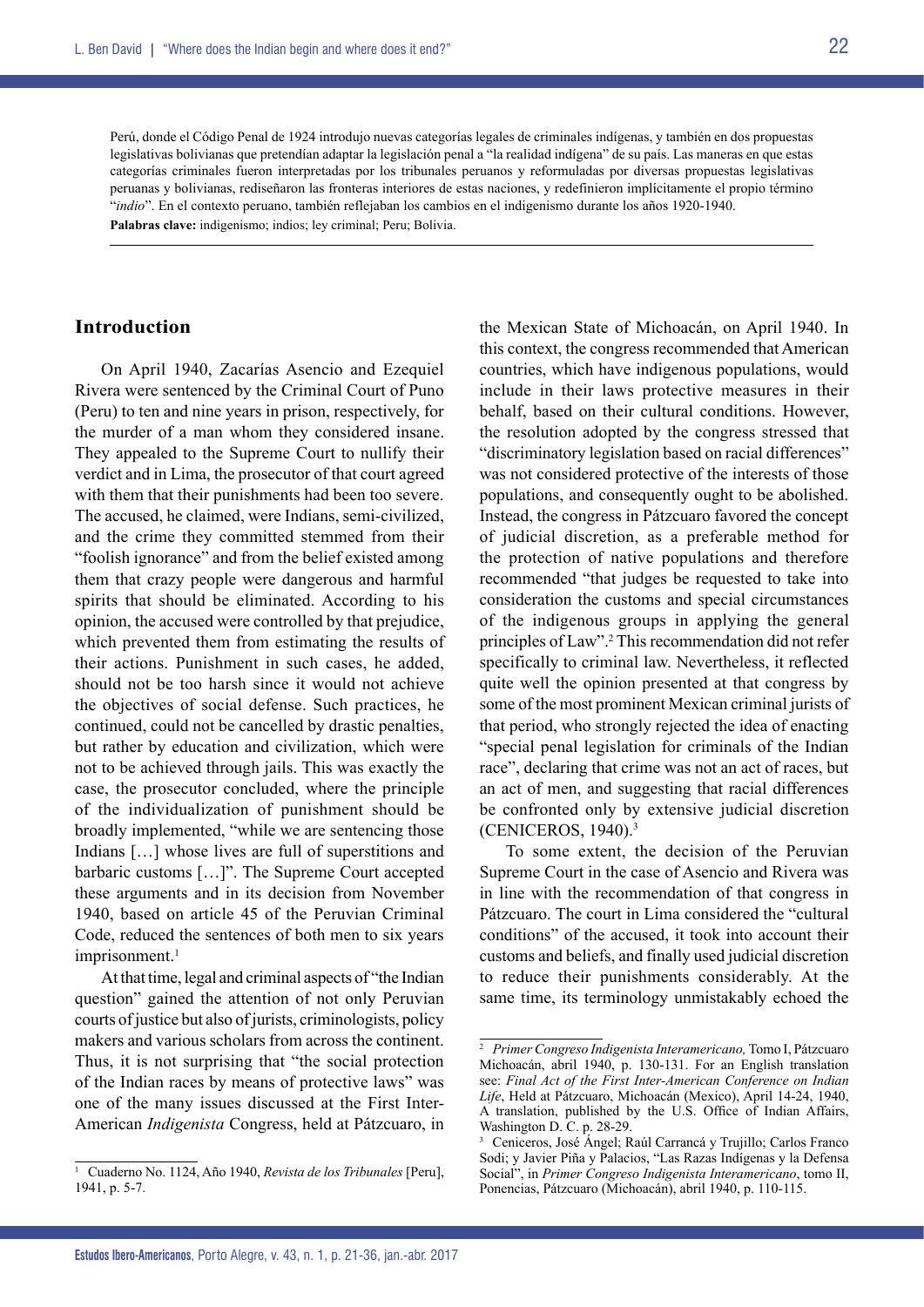23

prevailing criminological discourse of those years, in which concepts such as "social defense" and "individualization of punishment" were frequently repeated, as demonstrated, for instance, in the Second Latin American Congress of Criminology held in Santiago de Chile, just few months later, on January 1941. Also this congress did not avoid "the Indian question". It recommended to the American countries that "while undertaking the reform of their criminal laws, would take very much into account the indigenous factor, especially those nations in which this ethnic element is numerous, seeking the adoption of a tutelary legislation preferably tending to their incorporation to civilized life".4

Despite the clear differences between the recommendations of those two congresses, they both shared at least one common characteristic: The use of vague terms such as "cultural conditions", "special circumstances" or "the indigenous factor" regarding the question of what exactly the criminal law was required to take into account when dealing with indigenous populations, or in other words, who were these populations and what allegedly made them (or at least some of them?) deserving of special legal treatment in the sphere of criminal justice. These questions will be discussed here mainly in the context of Peru, where criminal legislation along the lines recommended by the Congress in Santiago had been in force already since the 1920s. As will be shown in this article, the ethnic legal categories created in the 1924 Peruvian Criminal Code, as well as their implementations and interpretations by the courts and their reformulations by later legislative proposals, distinguished not only between Indians and non-Indians, but also between Indians of different "types". By making these legal classifications, legislators and judges, jurists and prosecutors, constantly reshaped the internal boundaries of the national community and explicitly or implicitly redefined the term "Indian" itself. Furthermore, I will argue, the changes that occurred in the Peruvian *indigenismo* between the 1920s and 1940s were reflected not only in the "*indigenista* criminology", as Poole (1990) has already shown,<sup>5</sup> but also in the field of criminal law itself. If

the enactment of the 1924 criminal code manifested, in some important aspects, the perception of "the Indian question" as a major socio-political problem, in the course of the following two decades, criminal judgments, as well as legislative projects that were meant to substitute this code, tended to portray the Indian problem primarily in cultural and "scientific" terms. This tendency was well expressed also in two proposals to reform the Bolivian criminal code, which were raised in the early 1940s, and will be scrutinized in the last part of the article. Their examination shed further light on the connection between ethnic-criminal categories and the construction of national identities.

### **Peruvian Andean Indians: Between tutelary legislation and criminological discourse**

In 1924, the Peruvian Congress introduced a new Penal Code, whose main author was the jurist and diplomat Víctor M. Maúrtua. Its enactment, together with the Constitution and the Code of Criminal Procedure legislated four years earlier, reflected the desire of the regime to reform and modernize the Peruvian legal system, as part of its vision and effort to modernize and develop the Peruvian state. This spirit of progress and modernization was manifested in new concepts and scientific innovations in the fields of penology and positivist criminology that were included in the provisions of the new Penal Code.<sup>6</sup> One of its clear and important innovations was the treatment it accorded to a special "category" of criminals: Indians who were classified as "semicivilized" or "degraded by servitude and alcoholism". According to article 45 of this code, when a criminal act (any criminal act!) was committed by an Indian in this category, the Peruvian judges were required to consider his "mental development", his "cultural level" and customs, and then to punish him "prudently", as an offender with limited responsibility. The meaning of this was a legal option to reduce his punishment significantly. In addition, when dealing with this category of Indian-criminals, article 45 also authorized the courts to substitute punishments of penitentiary and prison for "security measures" (*medidas de seguridad*),

<sup>4</sup> *Segundo Congreso Latino Americano de Criminología*, realizado en Santiago de Chile entre el 19 y 26 de enero de 1941, Tomo Primero, Santiago, 1941, p. 122-123.

<sup>5</sup> Poole, Deborah A. "Ciencia, peligrosidad y represión en la criminología indigenista peruana". In Aguirre, Carlos and Charles Walker, eds., *Bandoleros, abigeos, y montoneros. Criminalidad y violencia en el Perú, siglos XVIII-XX*; p. 335-376. Lima: Instituto de Apoyo Agrario, 1990, p. 366-367.

<sup>6</sup> The innovations of this penal code included, inter alia, the abolition of capital punishment; the introduction of indeterminate and suspended sentences; the foundation of a criminological institute within the Penitentiary of Lima and the introduction of other new methods concerning the tutelary regime for minors.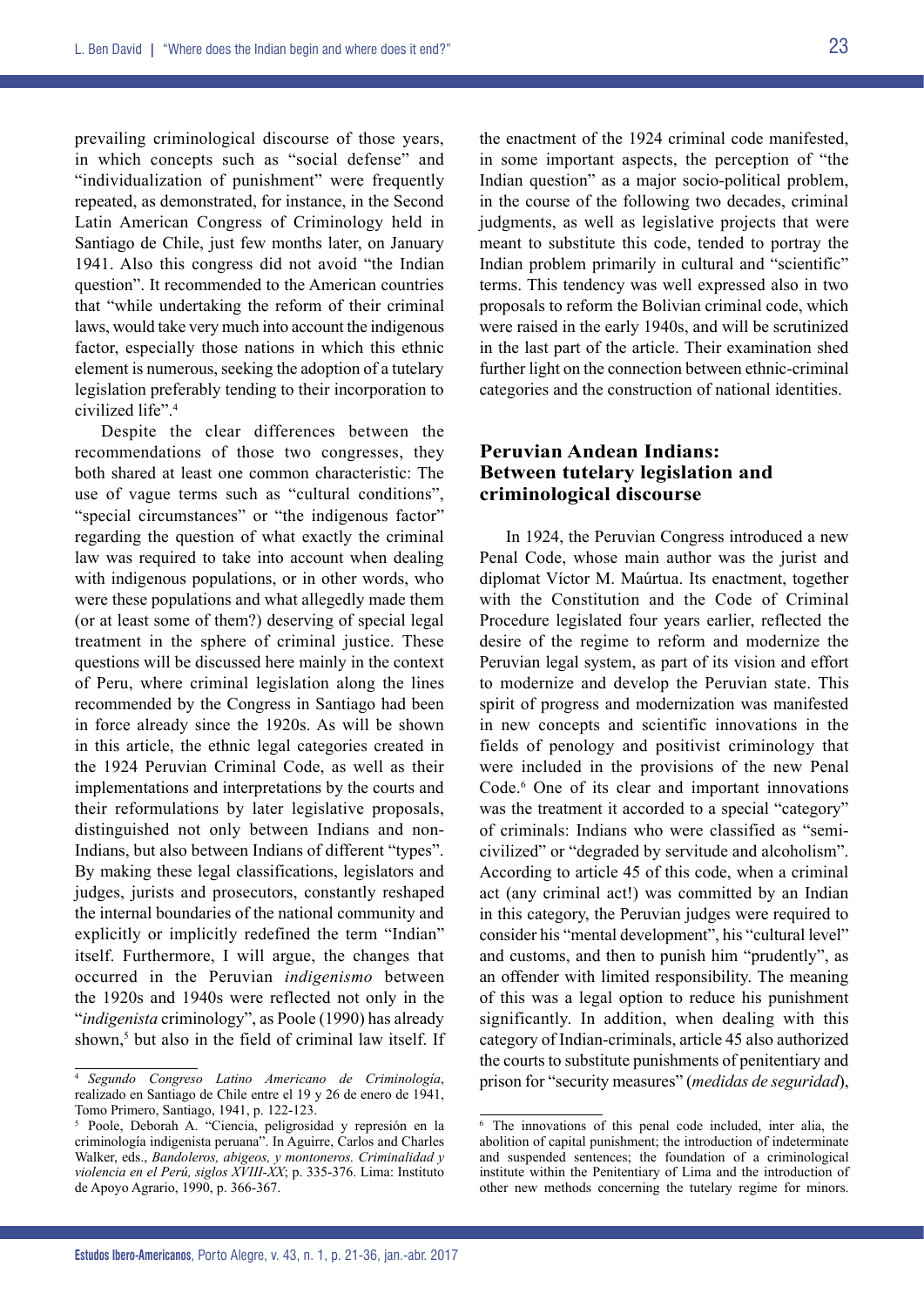such as sentencing the accused to an agricultural penal colony or to a school for arts and crafts.7

Hence, in 1924 the Indian population of Peru was formally introduced into the national penal code of the republic, bringing an end to 100 years of supposed equality before the law. The idea that the law should distinguish between Indian criminals and others was not completely new in this part of the world. A similar approach had characterized the Spanish-colonial legislation, which clearly stated that "being part of the Indian race" should be considered as a mitigating circumstance if the Indian was the perpetrator of the crime and as an aggravating circumstance if the Indian was the victim (ALTMANN SMYTHE, 1944, p. 203).<sup>8</sup> Liberal Peruvian legislators of the mid-19<sup>th</sup> century rejected this colonial legacy, instead emphasizing equality before the law. Accordingly, it is not surprising that in the first Peruvian penal code of 1862 (that was replaced in 1924) there was no reference to the Indian population of the country. That code was merely based on the Spanish penal code from 1848 and for José Simeón Tejada, one its formulators, it was only natural that the Spanish code would serve as a guide and a model for the Peruvians, whose customs, according to him, were formed by "the eternal molds of the laws and the language of Castile" (HURTADO POZO, 1979, p. 42-43).<sup>9</sup> Thus, the term "Peruvians" referred mainly to descendants of the Spanish conquerors, or at least to those who adopted the Spanish customs, laws and language. The Indians, from this legal perspective, became not only "equal before the law" but rather invisible.10

In 1924, when enacting the new penal code, Peruvian legislators could no longer ignore the Indians. Since the second decade of the  $20<sup>th</sup>$  century, the violent conflicts between Indian peasants and land-owners in the southern districts of the Andean range, which were often described as "Indian revolts", raised the "Indian Question" to the top of the public agenda, and also reaffirmed its association with criminality. Reverberations of the Mexican Revolution (and few years later also of the Bolshevik Revolution) only increased the tension in the region.<sup>11</sup> Moreover, violence in the south-eastern provinces strengthened the demand for state protection for the Indians. In many aspects, the Peruvian criminal code of 1924 was indeed part of a wider legal project which was meant to protect the Indians throughout "tutelary legislation".

Protection of the Indian was among the oftreiterated objectives of the "New Fatherland" regime, which adopted the *Indigenismo* as part of its official ideology and integrationist project. One of the ways President Augusto B. Leguía sought to establish his image as "protector of the Indian race" was through legislation. Leguía recognized the legal personality of indigenous communities and during his presidency, an abundance of "tutelary laws" for the Indians was proposed. This idea was also expressed in article 58 of the 1920 constitution, which declared that "the state will protect the Indian race and will dictate special laws for its development and culture in harmony with its necessities". The *indigenista* campaign for special tutelary legislation for the Indians was largely based on two interrelated arguments: The first presented the Indians as victims of a long chain of abuses, exploitations, violence and repression, both in the past and in the present. The second argument focused on the image of the Indians as powerless and vulnerable, who were unable to defend their rights by themselves due to their miserable social and moral condition. The Indians' status was described as equivalent to minors, persons without legal capacity and even missing persons. The *Asociación Pro-Indígena* claimed in 1915 that

<sup>7</sup> The provisions included in article 45 of the 1924 Penal Code, as well as those of article 44 of this code (which referred to "savages" and will be discussed later on) appeared already in the Criminal Code Project that was published in 1918, under articles 68 and 69 of this legislative project. See: *La Reforma del Código Penal, Proyecto de 1916, Presentado a la Cámara de Diputados*, Lima, 1918, p. 28-29.

<sup>8</sup> Altmann Smythe, Julio. *Reseña histórica de la evolución del derecho penal.* Lima: Sanmartí y compañía, 1944, p. 203.

<sup>9</sup> Hurtado Pozo, José. *La ley 'importada': Recepción del derecho penal en el Perú.* Lima: CEDYS, 1979, p. 42-43.

<sup>&</sup>lt;sup>10</sup> The disappearance of the Indian as a legal category occurred under Liberal governments also in other Latin American countries during the 19<sup>th</sup> century. For the Ecuadorian case, Guerrero argues that "the old [Indian] 'tributaries', who did not fit into the category of white-mestizo citizenship, were shifted into an implicit category: they were transformed into ethnic subjects of the Republican State; they remained enclosed in a silent category, never legislated upon, hidden beneath the body of the citizenry". See: Guerrero, Andres, "The Construction of a Ventriloquist's Image: Liberal Discourse and the 'Miserable Indian Race' in Late 19th-Century Ecuador", *Journal of Latin American Studies*, v. 29, n. 3 (Oct. 1997), 555-590, p. 558. For Mexico see: Horcasitas, Beatriz Urías. *Indígena y Criminal. Interpretaciones del derecho y la antropología en México 1871- 1921*, México: Universidad Iberoamericana, 2000, p. 9-10.

<sup>&</sup>lt;sup>11</sup> For Peruvian anarchists, the Mexican revolution was a model and a non-European source of inspiration that was first in its kind. See: Leibner, Gerardo. "La Protesta y la andinización del anarquismo en el Perú, 1912-1915", *Estudios Interdisciplinarios de América Latina y el Caribe (E.I.A.L)* 5:1, enero-junio 1994, 83-102, p. 99. Voices calling for "a social revolution like the one in Mexico" were also heard in Cuzco of the mid-1920s. See: López Lenci, Yazmín. *El Cusco, paqarina moderna. Cartografía de una modernidad e identidades en los Andes peruanos (1900-1935)*, Lima: Fondo Editorial de la UNMSM, 2004, p. 278.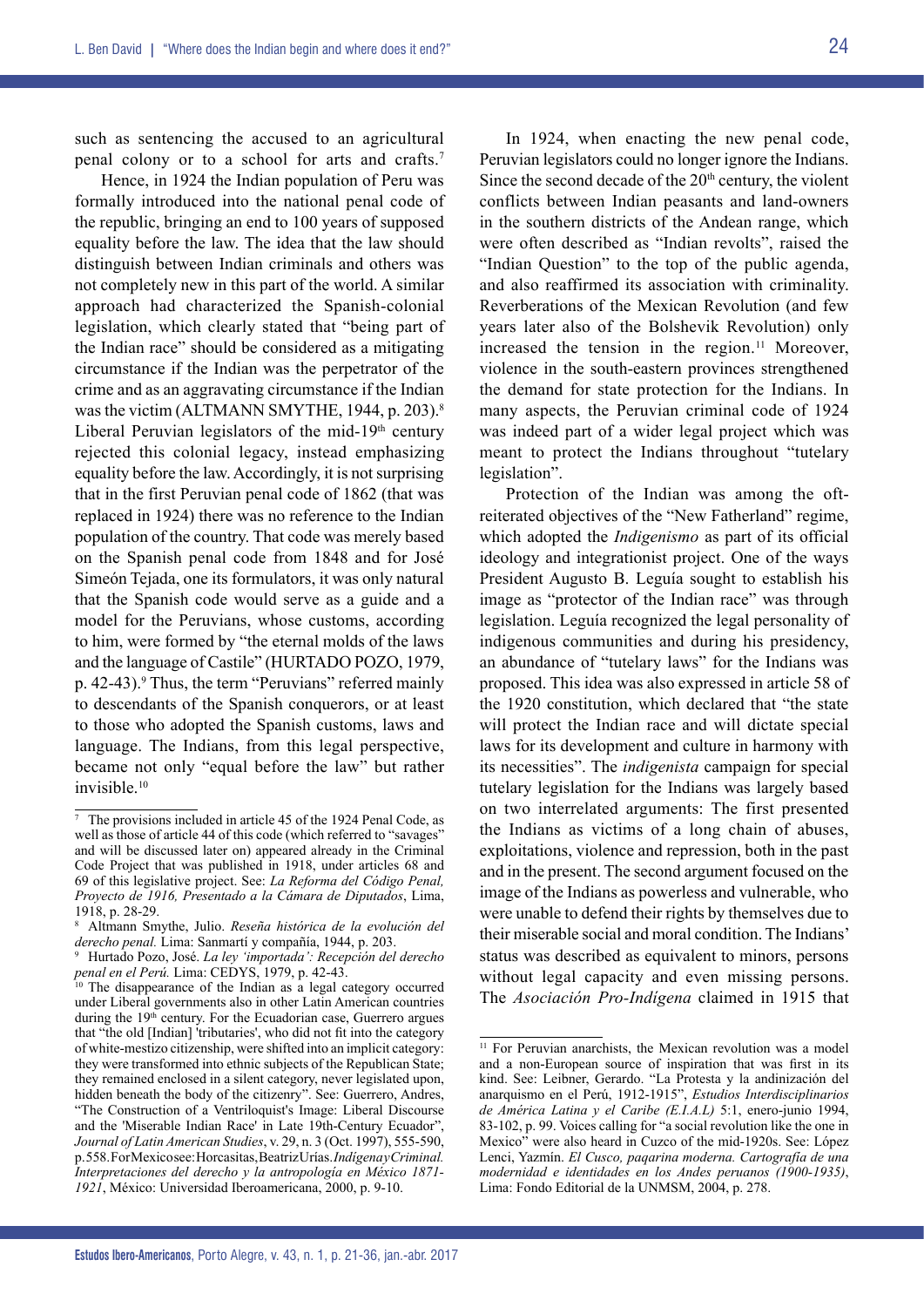"the personality of the Indian almost does not exist". Therefore they recommended that the State would treat him as a minor and protect him efficiently, until his civil rights were restored (CAPELO, 1915, p. 161).<sup>12</sup> In his essay "A Contribution to an Indian Tutelary Legislation"*,* published in 1918, the prominent and influential *indigenista* José Antonio Encinas explained that in order to integrate the Indians into national life there was a need to provide them with special laws that would protect them, which would take into account their situation of inequality and that would enable them to fully exercise their rights. Encinas rejected the claims against dualistic legislation. "Today", he argued, "the law tends to diversity. The new codes are more interested in the social factor than in the individual one, precisely because the civilization created a deep social inequality that the state must eradicate."13 As Sala i Vila (2011) demonstrated, in those years, various Peruvian jurists, especially through the legal journal *El Derecho*, had expressed similar positivist ideas and supported a special criminal legislation for the Indians (SALA I VILA, 2011).14

The idea of "tutelary legislation" for the Indians was clearly codified in the 1924 criminal code. Article 225 set a special punishment for those who put Indians in a situation equivalent or similar to servitude, abusing their ignorance and their moral weakness. Leguía y Martínez, the president's cousin and prime minister in the early years of his government, explained the rationale behind that provision: On the one hand, he pointed to the landlords of the Andean mountain range and the other "exploiters of the Indian race", whose treatment of Indians became so scandalous and intolerable to justify special legislative protection. A complementary justification for this special legislation rested in the Indian's alleged ignorance and moral weakness that made him vulnerable and incapable of defending his own rights (LEGUIA Y MARTINEZ, 1931, p. 473).<sup>15</sup> Article 45 of the code, which referred to Indian *criminals*, also expressed the

idea that the Indians should be protected (as long as they were classified as semi-civilized or degraded by alcoholism and servitude)—both in its unusual demand to judge and punish them "prudently" and even more practically, in enabling a considerable diminution of their punishment.

However, "tutelary legislation" was not the only underpinning of the special treatment accorded to Indian criminals in the penal code. Another important factor was the emergence of what Deborah Poole called "the *indigenista* criminology"—a discourse that focused on the characteristics of the Indian offender and the causes for his criminality (POOLE, 1990).<sup>16</sup> This discourse reflected the encounter between European positivism (and better yet, positivist criminology) and the Peruvian *Indigenismo*. A good example of this encounter is also provided by Encinas, in his research from 1919, "Causes of the Indian Criminality in Peru: An Essay of Experimental Psychology". As an *Indigenista*, Encinas severely criticized the Peruvian social order as the main cause for Indian criminality. According to his view, social inequality, economic exploitation, the latifundist system, the lack of salary, poverty, expulsion from lands and the consumption of alcohol and coca all drove the Indian to break the law. Nevertheless, as a "criminologist", Encinas also conducted experiments and interviews with Indian prisoners in various Peruvian jails and "uncovered" the "causes for Indian criminality" in the mental structure of the Indian (ENCINAS, 1919). Thereafter, the issue of "Indian criminality" continued to capture the attention of jurists, criminologists and other intellectuals. Whether their explanations for this "phenomenon" were based on environmental, social, economic, cultural, psychological or even biological factors, they usually portrayed "the Indian criminal" as a distinctive "type" that merited special treatment. This criminological discourse was also manifested in the aforementioned demand of the penal code to consider the question of whether the perpetrator of a certain crime was a "semi-civilized" Indian or an Indian "degraded by servitude and alcoholism" and to pay attention to his mental development, cultural level and customs. Also characteristic of this discourse was the emphasis on the restricted responsibility and diminished culpability of the Andean-Indian criminal, who was frequently presented as blameless for his "criminal condition" and as a person whose criminal acts were the result of

<sup>12</sup> Capelo, Joaquín. "Espinas y Abrojos". *El Deber Pro-Indígena*. Año III, No. 36, Lima, sept. de 1915, p. 161; cited by Kapsoli, Wilfredo. *El Pensamiento de la Asociación Pro Indígena.* Cusco: Centro Las Casas, 1980, p. 25.

<sup>13</sup> Encinas, José Antonio. *Contribución a una Legislación Tutelar Indígena*, Lima: 1918, p. 12.

<sup>14</sup> Sala i Vila, Núria. "Ciudadanía y diferenciación penal indígena. Una reflexión desde el Perú", in "*Movimientos indígenas y territorialidad en América Latina*", Papers de l´IRH, Girona, 2011, 35-62, p. 54-56.

<sup>15</sup> Leguía y Martínez, Germán. *Diccionario de la legislación criminal del Perú*, Lima: Librería e Imprenta Gil, 1931, p. 473.

<sup>16</sup> Poole, Deborah A. "Ciencia, peligrosidad y represión en la criminología indigenista peruana".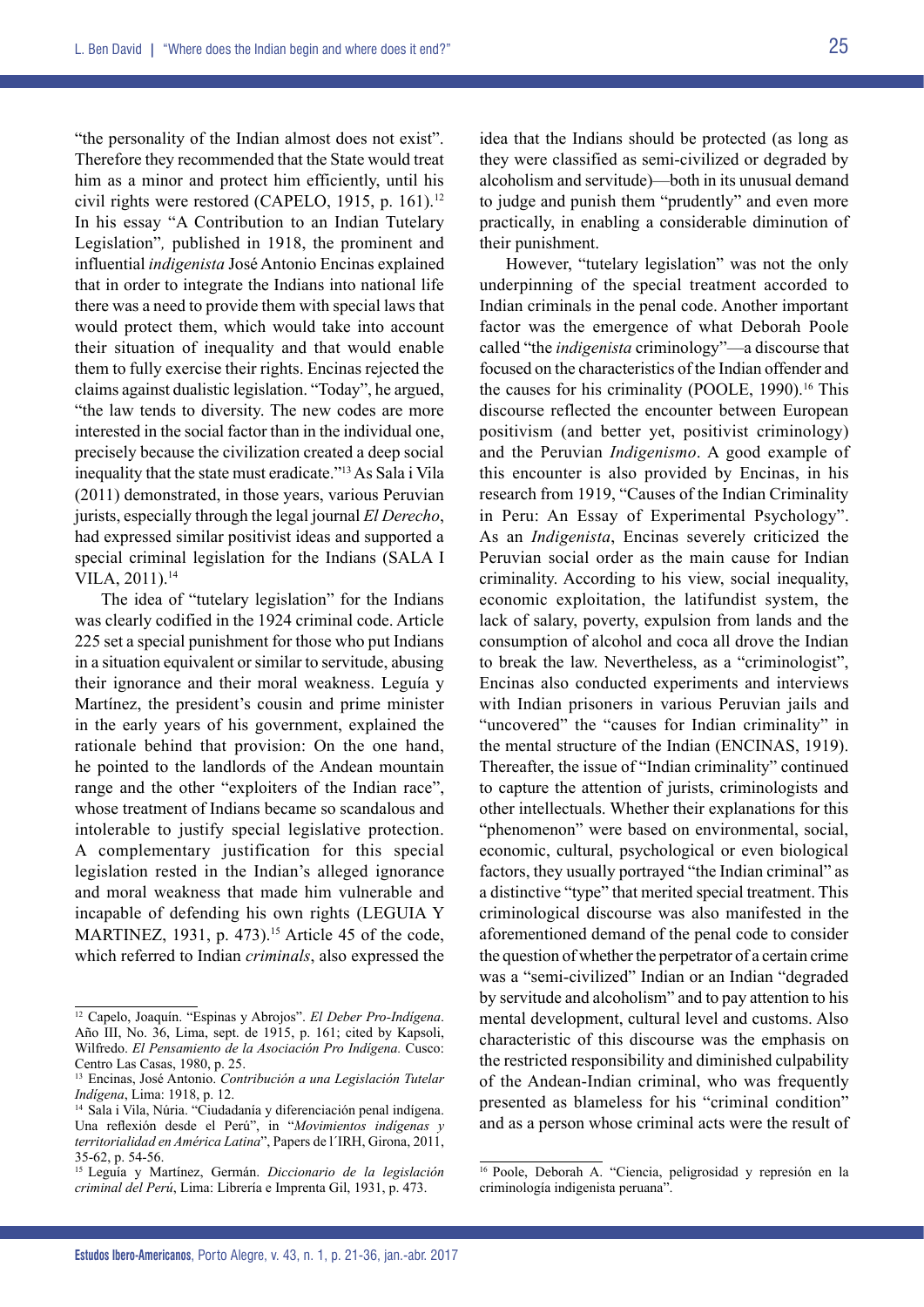circumstances beyond his control. This idea was in line with the broader *Indigenista* argument, according to which the Indians in general could no longer be blamed for the problems and illnesses of the Peruvian nation.

The combination of *indigenismo* with criminology produced another argument that stressed the duties and obligations of the society and the state towards Andean Indians in the field of criminal justice. In his report from 1923 about "the Indian criminality" in Puno, Anfiloquio Valdelomar (1923, p. 4) from the Supreme Court of Puno and Madre de Dios expressed very clearly his opinion about the responsibility of Peruvian society for this problem: "[...] in societies like ours", he wrote, "in which the individual, since his birth, is left to his own devices, and moreover, is pushed into crime, encouraged by alcoholism and deprived of work and education […] in societies like ours, of a total disorganization, in which the society goes against the individual, the punishment should be lessened, by reducing part of the penalty in accordance with the responsibility of society itself". Valdelomar's argument is revealing for some reasons. First, he treated Indians and non-Indians as members of one national society. Second, he clearly reflected the broader *indigenista* discourse that accused the state of abandoning the Indian in the hands of his exploiters, of depriving him of education and justice, and in general, of being responsible for his miserable condition. Third, he required the Peruvian legal authorities to take all this into account when judging "Indian criminals". According to this argument, Andean-Indian criminals, classified as "semicivilized or degraded by alcoholism and servitude", were considered only "semi-responsible" for their acts because the society that oppressed them and the state that abandoned them were no less responsible for their crimes.

Still, from the legal system's perspective, the state's treatment of its Indian citizens did not give them a license to break the law. In a different context, which is also relevant to ours, Robert Buffington (2000, p. 4) referred to "the opposition of criminal and citizen" as "the fundamental dichotomy within modern Mexican society". Not only in Mexico but in many other countries, the criminalization of certain socio-political conflicts, the description of groups or individuals struggling for justice as "criminals", and specifically in the case of indigenous people denying their capability as political subjects—all served to construct and reinforce the dichotomy between criminals and citizens.17 The Peruvian case is especially interesting in this aspect because of its image of the Andean Indian as neither a "fully capable citizen" nor just an "ordinary" criminal.

The historical context, in which the *indigenista* discourse on the need to defend the Indians emerged in Peru, is important here. While "tutelary legislation" was based on "Indian defenselessness", violent conflicts between Indians, landowners and some local authorities in the Andes presented a different picture of Indians who actually defended themselves and protected their rights. That was a problem for the regime in Lima and for large sectors of the Peruvian elites: violent Indians were intolerable. The detention in 1919 of Pedro Zulen, who encouraged the Indians in Marco to join the army in order to learn how to use weapons not only to defend the fatherland but also to protect their rights, illustrates this dilemma (LEIBNER, 2003, p. 172). Hence, Indian violence was not portrayed as a legitimate response of political subjects who were fighting for their rights, but was rather labelled as "insurgencies" and "criminality". Encinas' (1919) "Causes of the Indian Criminality in Peru" equated the violent social and political conflicts in the Andes with "Indian criminality". He wrote:

> The spirit of the [Indian] race has suffered profound imbalances so that the passions, the most violent ones, would have a determining influence. We simply have to look at the evolution of the spirit of the Indian—from the time of the despotic regime of the Incas until his total abandonment in the hands of his exploiters—in order to think of his passionate process that keeps showing up, marking that alarming percentage of criminality (ENCINAS, 1919, p. 28).

Some criminal cases from this period, which emerged from socio-political conflicts between Indian communities and local landowners, featured this "transformation" of Indians from political subjects to "criminals". However, as "criminals" those Indians were also considered to be deserving of special

<sup>&</sup>lt;sup>17</sup> In 19<sup>th</sup>-century Mexico, for example, during the *Porfiriato*, Indians who reacted against their dispossession of their lands were often described in the press as criminals. See: Rabiela, T. Rojas. (Coordinadora), *El indio en la prensa nacional mexicana del siglo XIX: catálogo de noticias.* México D. F.: SEP, 1987, p. III. For the "transformation" of Indians from political subjects to irrational and uncivilized criminals in 19th-century Bolivia, see: Irurozqui, Marta. "Ciudadanos armados o traidores a la patria? Participación indígena en las revoluciones bolivianas de 1870 y 1899", *Iconos, Revista de Ciencias Sociales*, n. 26, p. 35-46, sept. 2006.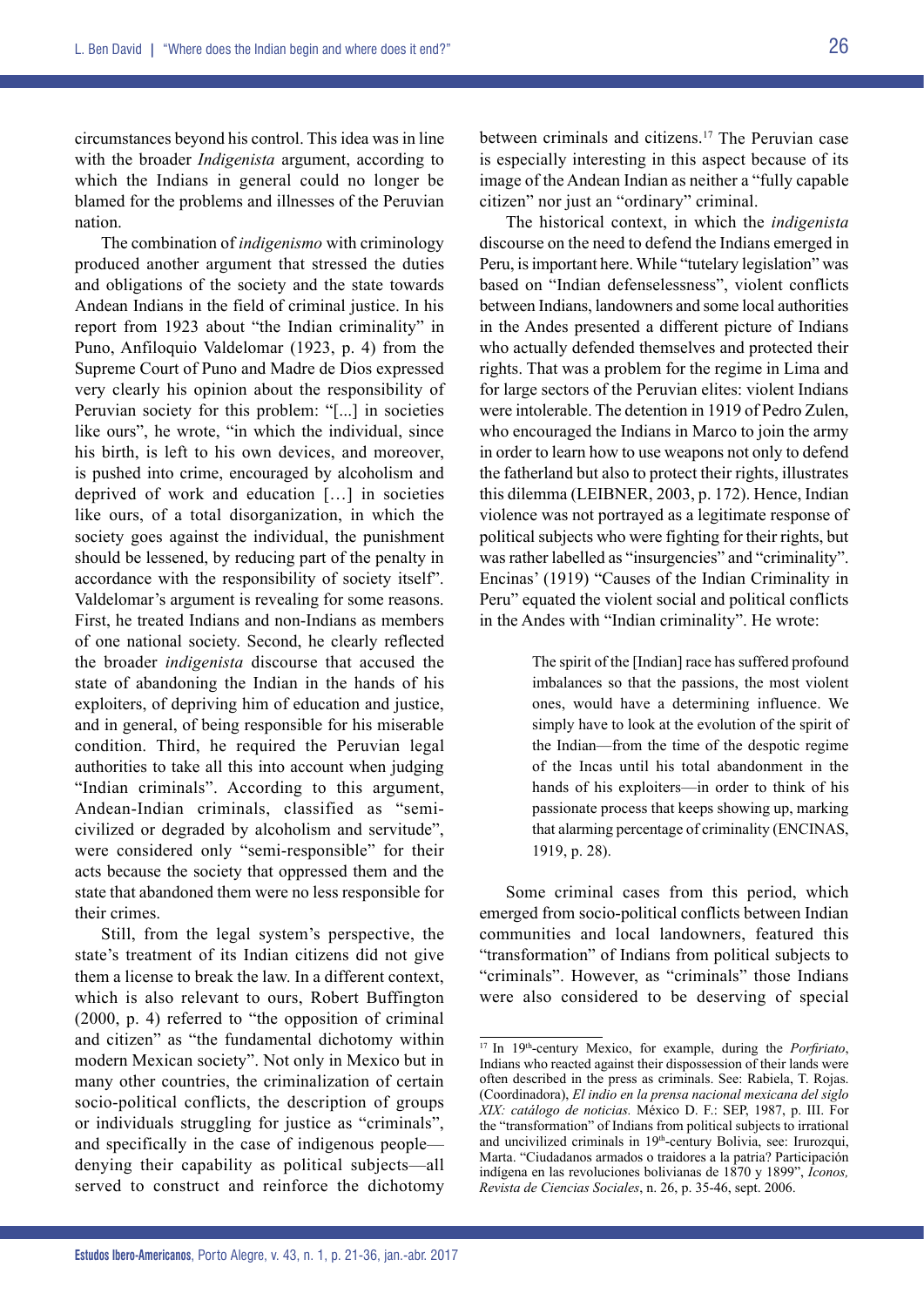tutelary treatment and reduced punishment. In other words, the negation of their capability of being "full citizens" and of acting as political subjects—for being "semi-civilized"—also justified a more benign penal treatment that took into account their "peculiar circumstances". Such, for example, was the case of Lewis Yabar from Marcapata, in the province of Quispicanchi, who was murdered by a group of Indians. According to the penal code, the perpetrators of this crime could expect at least a six-year prison term, but in 1925 the criminal court in Cuzco sentenced the Indians to only four years in prison, citing article 45 of that code. The court considered the Indians' social conditions and their abuse and exploitation by Yabar and other neighbors. However, the court also took into account the defendants' "moral conditions" as "Indians with absolutely no education or culture, semi-civilized, lacking mental development and with semi-savage habits". Furthermore, Yabar's murderers were also described by the court as people who acted spontaneously and impulsively, out of furious rage and an almost uncontrolled urge for revenge.18

Reading between the lines of this sentence reveals quite a different picture: Yabar and his companions acted under the authority of the local governor. They tried to prevent local Indians from sending representatives to Lima in order to complain against their oppressors. In response, a group of Indians kidnapped Yabar and his companions and held them as prisoners for two days, transferring them from one place to another, before they finally decided to kill Yabar and release the remaining prisoners. The portrayal of these Indians as irrational and impulsive criminals, acting out of furious revenge, was in line with the construction of their image as uncivilized human beings with semi-savage customs who lacked proper education and mental development. This representation of the defendants allowed the court to reduce their punishment significantly, but it came with a price: The criminalization of these Indians, the blurring of the socio-political dimensions of their behavior and the denial of their rationality. Another case with quite similar characteristics occurred at that time in the neighboring province of Chumbivilcas, in which Carlos Vidal Berveño, a local landowner, was murdered by a politically organized group of Indians.

<sup>18</sup> Tribunal Correccional del Cuzco, *Instrucción N. 988 Año 1922 seguida contra Mariano Mamaní Rodriguez y otros*. Archivo General de la Nación (hereinafter AGN), Archivo Histórico (hereinafter AH), Ministerio de Justicia (hereinafter MJ), Penitenciaría de Lima (hereinafter PL), Testimonios de Condena (hereinafter TC), Libro No. 3.20.3.3.1.16.44, p. 376-380(v).

Marisol de la Cadena (2000, p. 111-118) describes how in the course of their trial the Indian defendants were presented as furious and irrational and in this way the political dimension of the events was blurred.

However, article 45 of the penal code was more often used in situations that had nothing to do with conflicts between peasants and landowners or Indians and non-Indians. In fact, the question whether an "Indian criminal" deserved a lesser punishment under this article did not depend on the sort of crime and the situation in which it was committed, but on his classification as "semi-civilized". The following case from the same year (and the same court) is just one example to illustrate this point. On May  $27<sup>th</sup> 1921$ , José Choqque's body was found hanging by the side of a road that led to one of the villages in the province of Canchis. Signs of violence were still visible on the body; his poncho, which had been used as a hanging rope, was wrapped around his neck. Circumstantial evidence led the local authorities to the three Espinoza brothers, with whom Choqque had quarreled a short time before he was killed. This tragic event was not unusual; in fact, it was one of many violent incidents that occurred in the region at that time.19 The criminal act committed by the Espinoza brothers was not related to social conflicts between Indians and non-Indians, neither to customs, beliefs or cultural practices that could be considered "Indian" or "indigenous." Nevertheless, in its verdict of September 1925, the court in Cuzco referred not only to the essence of the crime but also to the nature of its perpetrators, who were described as "illiterate, semi-civilized Indians, with absolutely no sense of culture."This classification of the defendants under the provisions of article 45 enabled the court to reduce their prison sentences significantly and for two of them, that reduction resulted in an immediate release from  $i$ ail.<sup>20</sup>

The idea that classification as a "semi-civilized Indian" could guarantee a reduced penalty was well understood by defendants and their lawyers or *tinterrillos* (petty lawyers). Polonia Amao, for example, who was detained at the prison of Urubamba for injuring her brother, claimed that her punishment could not exceed one year in prison, "since I, as an

 $19$  On the escalation of crime and violence in Canchis during that time, one can learn from a memorandum sent on December 3rd 1925 by a judge of the local court, Dr. Geronimo Pacheco, to the President of the Supreme Court in Cuzco. AGN, AH, MJ, Expediente No. 77-1 1926.

<sup>&</sup>lt;sup>20</sup> Tribunal Correccional del Cuzco, Instrucción No. 462 contra Sebastián, Laureano y Bartolomé Espinoza. AGN, AH, MJ, PL, TC, Libro No. 3.20.3.3.1.16.45, p. 339-342.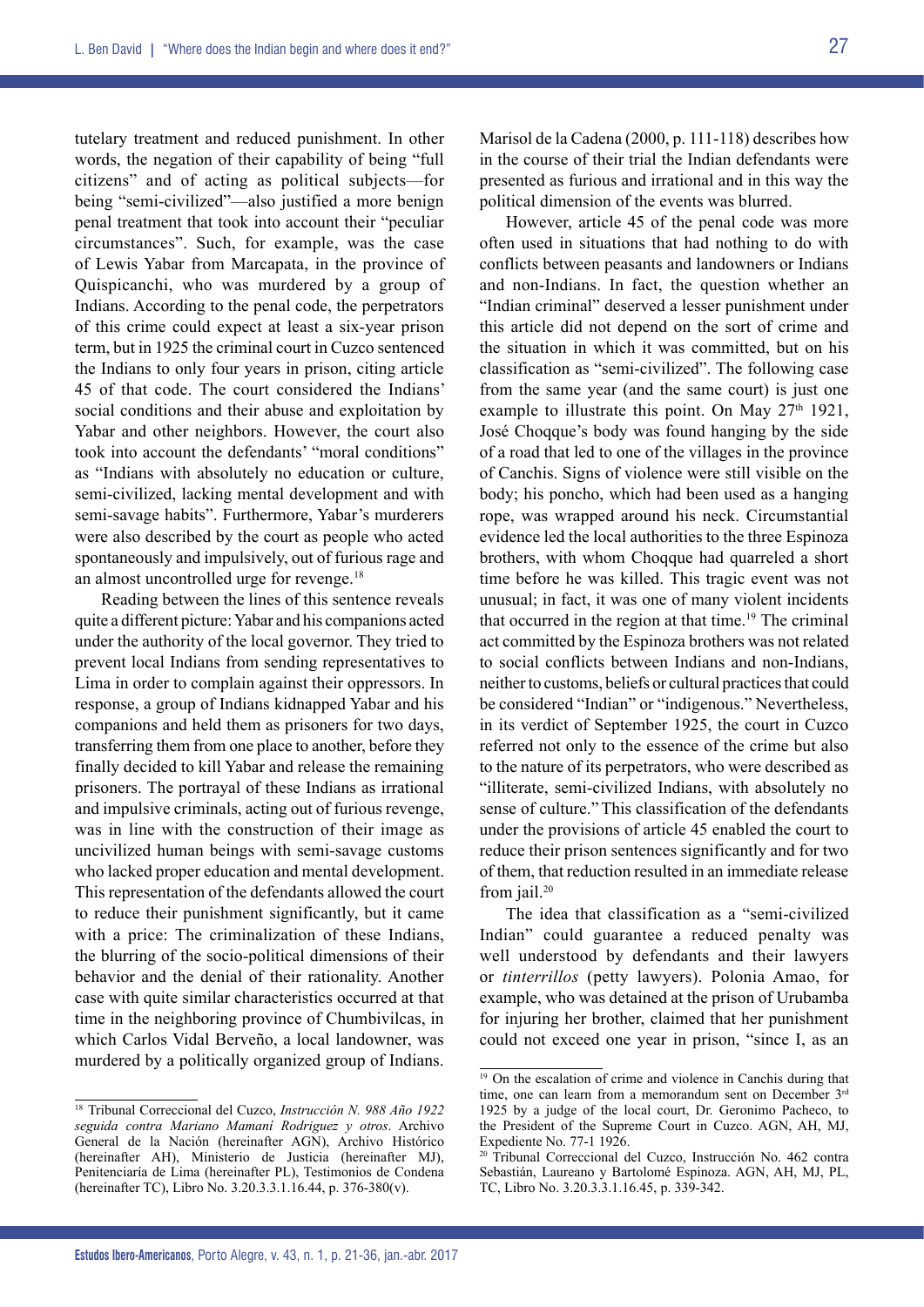Indian, lacking education (*carente de cultura*), have limited responsibility, in accordance with article 45 of the Penal Code."21 To use Guerrero's (1997, p. 588-589) terminology, Amao's petition was a good example of legal ventriloquism. She was "speaking" to the court, "but the pen, the ink, the words and above all the logic" of her argument were provided by an ethnic mediator who wrote in her name in terms of her (lack of) civilization, the exact terms that could be accepted by the legal system. In fact, in many criminal cases in Cuzco and Puno during the 1930s and 1940s, lawyers underlined the "Indianness" of their defendants, reminding the courts of the special "privileges" that arose from their condition as "semi-civilized" in order to obtain more lenient sentences.<sup>22</sup>

# **Legal categories and degrees of civilization**

The legal status of "semi-civilized" Indian criminals in the Peruvian penal code differed not only from that of "ordinary" or "civilized" offenders but also from the status of another ethno-legal category of criminals—those who were classified under section 44 of that code as "savages". If "semi-civilized" Indians were considered as not fully capable citizens; the "savages"—the indigenous inhabitants of the jungle area—were the complete opposite of "civilized citizens". According to the Peruvian jurist Ángel Gustavo Cornejo (1926, p. 132-134), the term "savages" referred to those "primitives" who lived totally outside the state's political and legal community, completely unaware of the world around them and lacking any contact with civilized Peru and its institutions. Cornejo even doubted if the term "human group" should be used in their case. His racist explanations were also deceptive. Contrary to his argument, since the end of the  $19<sup>th</sup>$  century, due to the growing demand for rubber, the "savages" of the Amazon basin had already experienced painful encounters with "civilized" Peruvians and foreigners who penetrated their lands (COSAMALÓN AGUILAR, 2011, p.35; SALA I VILA, 2011, p.41-52). In order to control

and "civilize" them, article 44 of the criminal code established that in cases of offenses committed by those "savages", the judge was required to consider their "special condition". Then, it enabled him to replace sentences for imprisonment with assignment to a penal agricultural colony for up to 20 years, irrespective of the sentence that the offense would entail if a "civilized man" had committed it. Upon the completion of twothirds of that sentence the "savage" offender could gain his conditional release, but only if he had entered into "civilized life" and "the legal framework of the country". Thus, this code accorded differential treatment to different categories of Peruvians, according to their "grade of civilization". It portrayed Peru as a fractured society, composed of civilized, semi-civilized and uncivilized human beings. This ethnocentric view placed the western ("civilized") man at the top of the evolutionary ladder, and the "primitive" or "savage" at its bottom (BALLÓN AGUIRRE, 1980, p. 72-73). In the middle was the semi-civilized Indian who actually represented the majority of the population (HERZOG, 1997, p. 407). As Hurtado Pozo (1979, p. 70) argued, Peruvian legislators viewed criminal law as a tool for the "civilization" of savage groups. In this "social era" of law (KENNEDY, 2003, p. 633), criminal law was meant to serve as another instrument for social engineering. Nevertheless, those "security measures" that, allegedly, were needed for transforming Indians into civilized citizens—penal agricultural colonies or schools for arts and crafts—were never established (LAHURA OLIVO, 1942, p. 20). An explanation for this gap between "law in the books" and "law in action" can be found in Carlos Aguirre's' broader argument that, in Peru, as well as in other Latin American countries in that period, there was a huge distance between a rhetorical commitment to rehabilitate criminals and government incompetence in this matter. This gap, he adds, reflects a reality of hierarchical, racial and authoritarian societies, and their elites' view of criminal punishment as a mechanism of class and racial control (AGUIRRE, 2005, p. 1-3, 86, 107-108, 208; 2008, p. 189-221).

Comparing sections 44 and 45 of the criminal code, it is clear that "savages" were denied the benign and protective treatment that was accorded to the Indian classified as "semi-civilized or degraded by servitude and alcoholism". Judges were not required to treat the "savages" prudently or to consider their customs (only their "special condition"). More important, they did not have the simple option just to mitigate

<sup>21</sup> *Causa Criminal No. 252/1935*, Corte Superior de Justicia Penal-Prov. Año: 1933-34, Archivo Regional de Cuzco.

<sup>22</sup> For Cuzco see also: *Causa Criminal No. 82/1925*, Archivo Central de la Corte Superior de Justicia del Cuzco. For Puno see: Castillo, Victoria A. *Indigenous "Messengers" Petitioning for Justice: Citizenship and Indigenous Rights in Peru, 1900-1945*, doctoral dissertation, The University of Michigan, 2009, p. 220-223.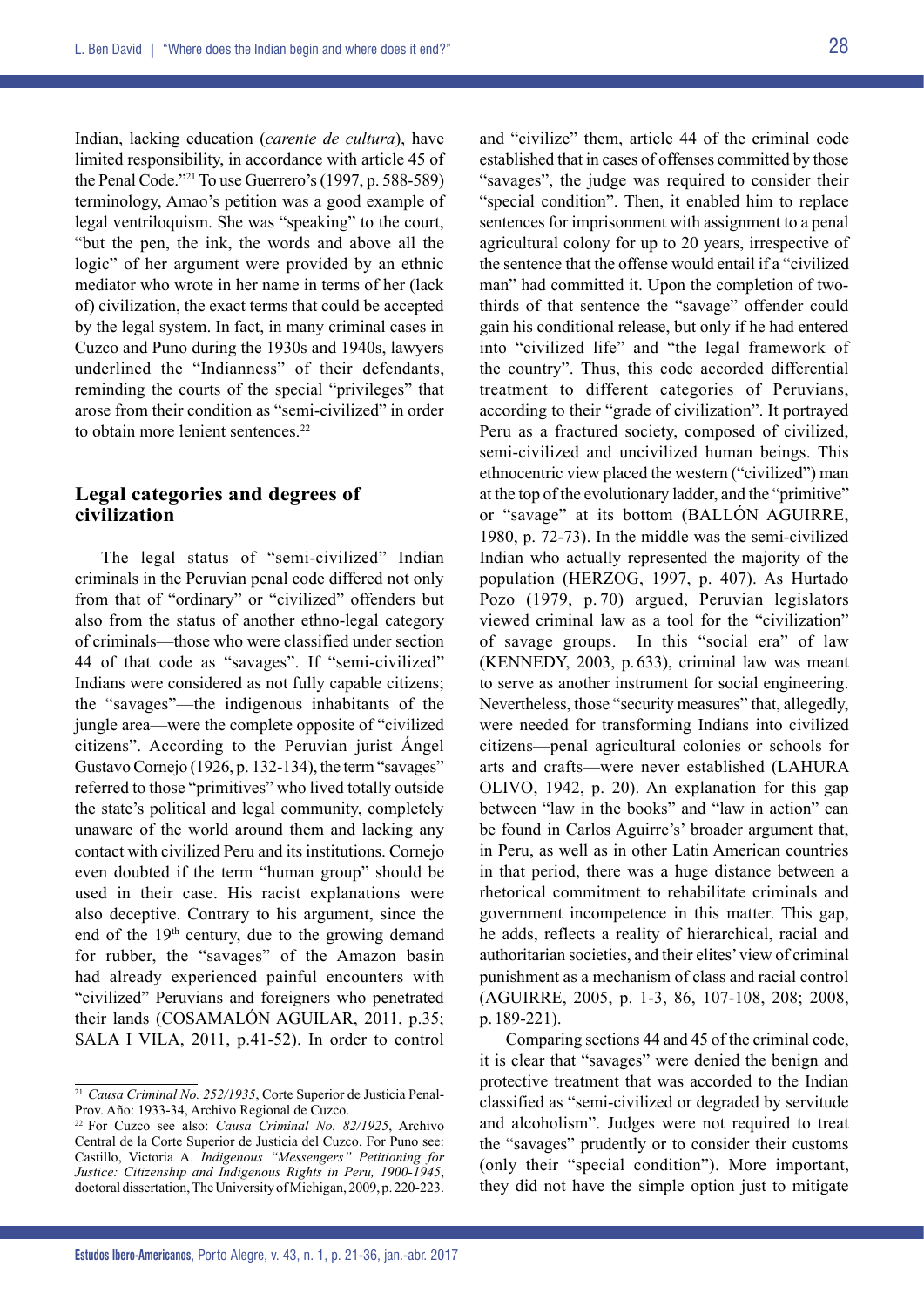29

their punishment. This can be easily explained by the notion that "savages" were, by definition, more dangerous than "semi-civilized" Indians. However, the gap between the treatments of these two categories of "Indian criminals" also mirrors the socio-political arena. The "savages" were generally relegated to the background, as a social group located at the margins of "the Indian problem" and *indigenista* discourse. Demographically, the "savages" of the Amazon basin were a relatively small "group" compared to the other indigenous populations in Peru; culturally, they were not related to the glorious ancient civilizations that became part of the national pantheon; economically, they were neither producers nor consumers; and politically, they were not part of "the Indian revolts" that drew the attention of Peruvian elites to "the Indian problem". Therefore, for the *Asociación Pro Indígena*, the government's efforts to protect "the Indians" were to be devoted to the support of the Indians "who were not savages", the Andean-Indians who were living "at the heart of Peru" and subjected to expulsion and exploitation (BARCLAY REY DE CASTRO, 2010, p.160-161). Article 45 of the Criminal Code was meant not only to "civilize" these Indians when they broke the law and violated the social order, but also, to some extent, to protect them, as victims of the same order.

Over the next few years, legislative proposals to reform the Peruvian penal code reaffirmed the notion that certain types of Indian offenders required special attention. The 1928 Criminal Code Project of Ángel Gustavo Cornejo and Placido Jiménez<sup>23</sup> also referred to "savages" and "semi-civilized Indians" but without differentiating between them and without mentioning the label "degraded by servitude and alcoholism." The project's legal-scientific approach was purely positivist and focused mainly on the dangerousness of the criminal. In some articles of this project, psychopaths, deaf-mutes, savages, and semi-civilized Indians "who did not speak Spanish" all formed a special category of criminals and were accorded a similar treatment (CORNEJO and JIMENEZ, 1928, p. 37-39). From the perspective of this legal proposal, Indian inferiority was not social and had nothing to do with servitude or any other form of oppression; it was psychological and cultural.

A different approach is to be found in Atilio Sivirichi's (1946) monumental work *Derecho Indígena Peruano: Proyecto de Código Indígena*. To some

extent, Sivirichi's code reflected the transformation of Peruvian indigenismo between the 1920s and 1940s from a critical and even radical movement to a moderate and institutionalized one. The Cuzquenian indigenista Luis E. Valcárcel illustrates best this transformation. In his 1927 book *Tempestad en los Andes* (Storm in the Andes) he endorsed a revolutionary indigenista vision, calling for an Andean movement that would get rid of all European-foreign influences in Peru (GIRAUDO; LEWIS,  $2012$ , p. 4-5). In the 1940s, he moderated his views when he became minister of education (1945). At that time, Valcárcel "no longer saw Andean culture as a force for radical political and social transformation [...] from his ministerial office [he] sought to integrate indigenous people into the nation, promoting rural education and a cultural policy of indigenous character" (GONZALES, 2012, p. 39). In 1947 he became the director of the Peruvian Indigenist Institute (Instituto Indigenista Peruano—IIP), an institution that, as Gonzales points out, Valcárcel himself would have opposed in his younger years (Ibid, p. 36). "Indigenismo as embodied by the IIP", he adds, "was a journey from rebellion to participation in the establishment. Discussions of power relations or the need to carry out a thorough land reform gave way to scientific thinking, technology and rationalism" (Ibid, p. 41).<sup>24</sup>

Unlike Valcárcel in his early years, Sivirichi (who was also a Cuzquenian indigenista) endorsed and developed Uriel García's vision of a spiritual indigenismo, in which the modern "New Indian" embodied the future of the Peruvian nation (POOLE, 1992, p.73-74). In 1937, Sivirichi called for an "indigenist revolution", but stressed that this would be a non-violent, spiritual and artistic revolution.<sup>25</sup> This revolution was the solution to the dichotomy between the "two Perus": The authentic Indian Peru of the Andes, and the exotic and cosmopolitan Peru of the coast, whose capital, Lima, "a fortress of colonialism", always "turned its back to the national reality, out of deep disgust to everything that was Indian".26

 $\frac{23 \text{ Jiménez}}{23 \text{ Jiménez}}$ , a deputy from Cajatambo, was also a member in the codifying committee of the 1924 criminal code.

<sup>&</sup>lt;sup>24</sup> For the transformation of Peruvian Indigenismo in that period, see also: Coronado. Jorge. *The Andes Imagined. Indigenismo, society and modernity*, Pittsburgh: University of Pittsburgh Press, 2009, p. 70.

<sup>&</sup>lt;sup>25</sup> SIVIRICHI, Atilio. "El contenido espiritual del movimiento indigenista", *Revista Universitaria* (Cuzco), v. 26, n. 72 (1937), 1-23.  $26$  Ibid, p. 19-20. González Prada raised a similar argument in the late 19th century. See: Leibner, Gerardo. *El Mito del Socialismo Indígena en Mariátegui*, Lima: Fondo Editorial de la Pontificia Universidad Católica del Perú, 1999, p. 30. On "the two Perus" see also: García, María Elena. *Making Indigenous Citizens: Identities, Education and Multicultural Development in Peru*, Stanford: Stanford University Press, 2005, p. 43.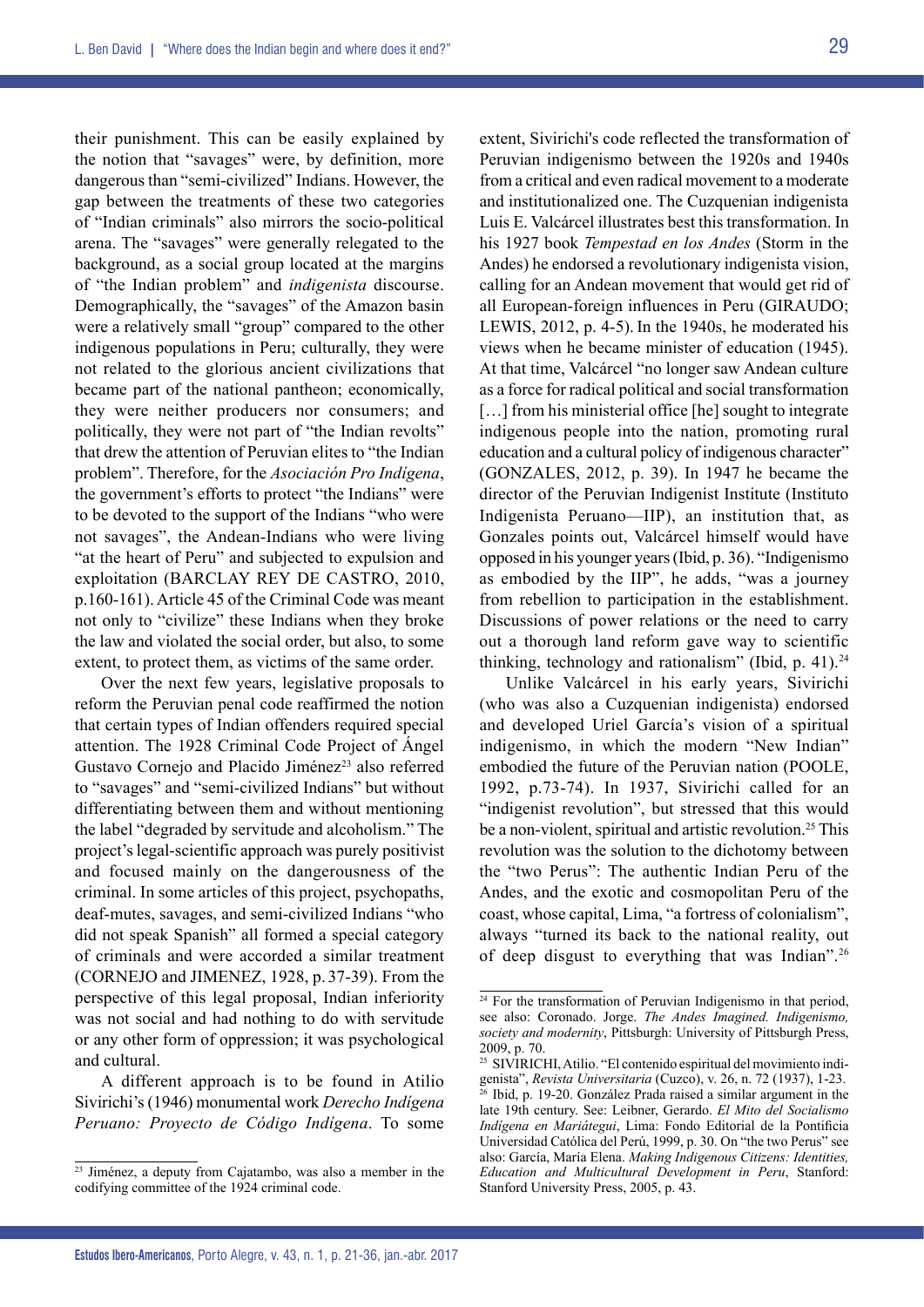Sivirichi (1937, p. 21-22) saw himself as part of an indigenista vanguard formed of poets, intellectuals, artists and men of science, whose role was to lead millions of Indians to modernity and civilization, to social and political redemption.

In his 1946 Indigenous Code (published the same year when the IIP was created), Sivirichi argued that the Indian problem was a problem of both economic and cultural inferiority that was to be resolved not by revolution but rather by legal measures. According to his code, "authentic Indian Peru" needed to be civilized and integrated into the economy, society, culture and legal order of the state. This required a comprehensive and completely separated legal framework that would regulate all the aspects of the Indian problem. One of them was criminal law. In accordance with his notion that the redemption of the Indians should be done, inter alia, by "men of science", the criminal part of his code included an abundance of positivist concepts, such as social defense, security measures and pre-delinquency dangerousness. Sivirichi's mission was to adapt them to the Indian reality of Peru.

His code defined the Indians as the descendants of the country's native inhabitants that remained in a state of social, political and economic inequality, those who lived on the margins of the legal and democratic regime, while maintaining their customary law in contrast to the civilized life (SIVIRICHI, 1946, p. 201). However, in the code's criminal part we find again various "degrees of civilization" and distinctions between different types of Indians. While most of its articles referred generally to "Indians", some were relevant only to those of the jungle area (selváticos), to "savages" or to Indians that were labeled once again "semi-civilized or degraded by servitude and alcoholism".27 In line with the code's civilizing mission, some of its articles were aimed to prohibit or at least to regulate Indian social and cultural practices, like the use of chicha, coca leaves and witchcrafts.28 On the other hand, the abduction of women or young girls for purposes of marriage (rapto) was respected as an "Indian custom" and was not criminalized.29 Sivirichi also adopted penal practices that were part of the customary law of the Andean Indians like expulsion from the

<sup>27</sup> Sivirichi, Atilio. *Derecho Indígena Peruano*. *Proyecto de Código Indígena*, in articles 887, 891 and 892.<br><sup>28</sup> Ibid, p. 358-362.<br><sup>29</sup> Ibid, p. 363.

community (when the community itself decided such a punishment).30

Legislative proposals like Cornejo-Jiménez' project or Sivirichi's code were never adopted and the 1924 criminal code, with its special treatment of "semi-civilized Indians", remained in force. According to the jurist Juan José Calle (1927, p. 36), this category referred in fact to most of the population of the Andean area, but the code itself did not define the term "semicivilized Indian". Therefore, in criminal procedures it was up to the court to determine what constituted this special category of criminals. In many cases the Peruvian courts did not devote too much attention to this question. Sometimes, the Supreme Court returned the case to the lower court for a determination of this issue, indicating that being a semi-civilized Indian was not a question of law but a question of fact.<sup>31</sup> Still, usually, any indication that the accused was an illiterate Indian, an Indian of a "low educational level" or "without any notion of culture" was sufficient to satisfy this requirement.32 Nevertheless, in some cases from the 1930s and 1940s the classification of the accused as a "semi-civilized" Indian was disputed.

In the late 1930s, a man who had been charged with raping a teenager and stealing her money was sentenced by the Criminal Court in Cuzco to one year in prison. The prosecutor had demanded three years but the Court held that the accused was an Indian who should be judged according to article 45 of the Penal Code. The Supreme Court in Lima overruled that decision, explaining that the defendant, although an Indian, was a shoemaker who knew how to read and write, and therefore could not be considered "semicivilized" nor "degraded by servitude or alcoholism". On the other hand, the court also rejected the victim's claim that she had contracted a venereal disease due to the defendant's acts, noting that her disease could also be caused by lack of hygiene, a situation that according to the court "was so common among this people".33 In the late 1940s, the prosecutor of

<sup>30</sup> Ibid, p. 354, 360. López Albújar's famous story *Ushanan Jampi* deals with this practice. See: López Albújar, Enrique. *Cuentos Andinos*, Lima: Peisa, 22da edición 1995 (Primera edición: 1920), p. 45-58.

<sup>31</sup> Cuaderno No. 1099, Año 1929, *Revista de los Tribunales*, 1931, p. 89-90; Cuaderno No. 202, Año 1931, *Revista de los Tribunales*, 1931, p. 162-163; Cuaderno 322 de 1945, *Anales Judiciales*, 1945, p. 292-293; Causa No. 2725/47, *Revista de Jurisprudencia Peruana*, 1948, p. 352-353; Causa No. 852/62, *Anales Judiciales*, 1963, p. 256. 32 See for example: Tribunal Correccional de Puno, Instrucción No. 99 (Libro 34) contra Mariano Candelario Betanzos. AGN, AH, MJ, PL, TC, Libro No. 3.20.3.3.1.16.47, p. 236-238.

<sup>33</sup> Cuaderno No. 524, Año 1938, *Anales Judiciales*, 1938, p.55-58.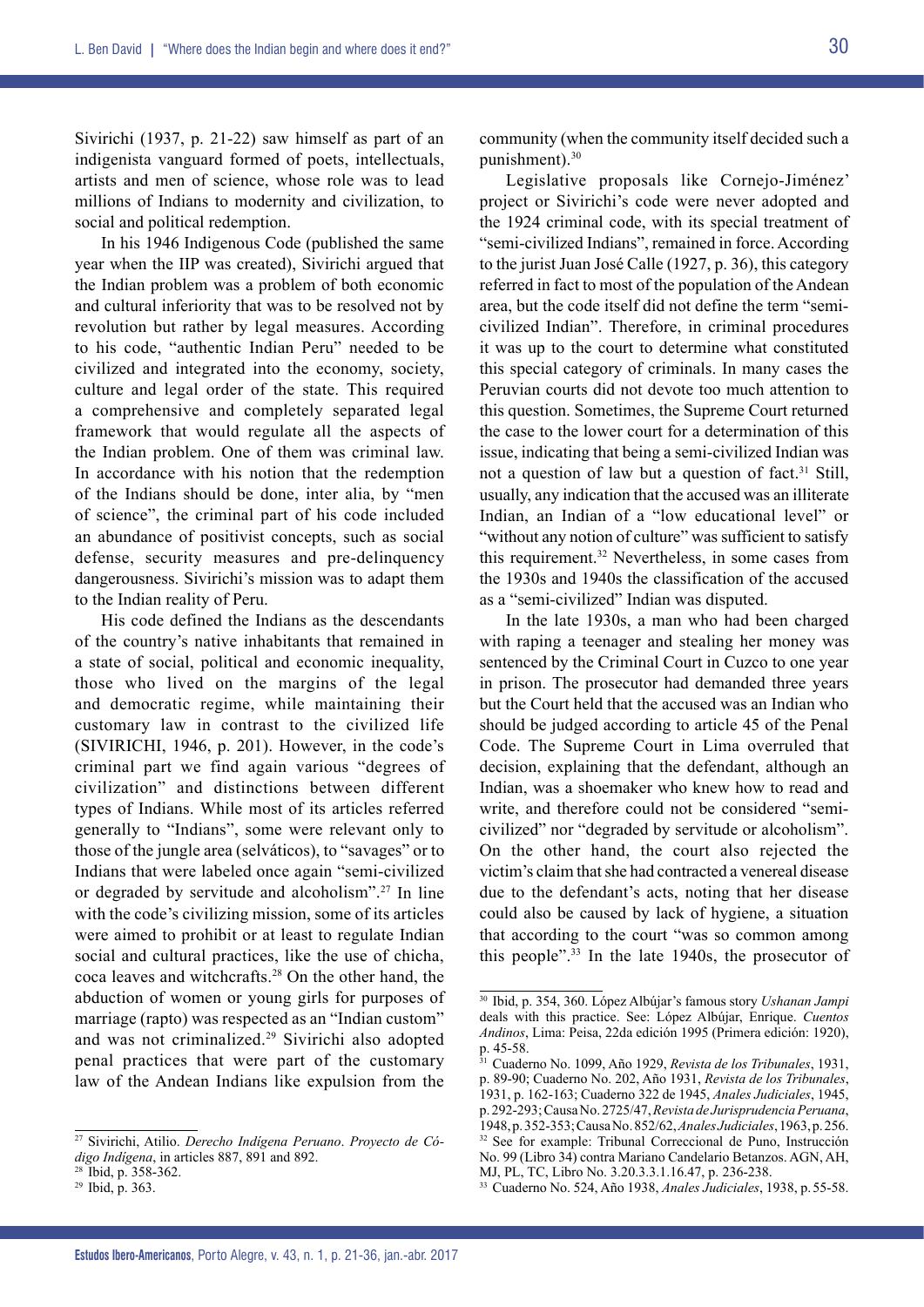the Supreme Court expressed a similar perception in a case of another illiterate "semi-civilized" Indian who had murdered his wife's lover. The prosecutor explained that the motivation for the crime was jealousy and therefore he asked the court to reduce the punishment, considering "the way of life and lack of morality of these people from the Andes who are degraded by servitude and vice".<sup>34</sup>

In another case from the early 1940s, the Criminal Court of Arequipa sentenced three men who had been convicted of robbery to 18 months imprisonment, taking into account their condition as "semi-civilized Indians". On appeal, the prosecutor convinced the Supreme Court in Lima that this classification was wrong. The inhabitants of the Province of Arequipa, he claimed, could not be considered as 'semi-civilized' merely for not speaking Spanish and being illiterate. The legal concept of the "semi-civilized", he added, was that of a man who lived a primitive life, outside of any center of culture, ruled by the moral principles whose "retarded and ignorant intelligence" imposed on him. "Uneducated as the Indians of Arequipa may be", he concluded, "They do not ignore the significance of acts like the one on trial".35

These and other cases demonstrate that judicial classifications could vary between the capital and the provinces, depending on the perspectives of different judges and prosecutors who contributed to the delineation and refashioning of ethnic, social and cultural demarcations. They also show that during the 1930s and 1940s, the judiciary tried sometimes to narrow the definition of "semi-civilized Indians" by restricting it to certain moral deficiencies, to specific cultural practices or to customs and beliefs (as in the case of Asencio and Rivera that opened this article), which were considered more "Indians". As will now be illustrated, also in Bolivia of the 1940s there was a debate over who were the Indians that deserved a special legal-criminal treatment.

# **On Indians and national culture in two Bolivian criminal legislative proposals**

One of the participants in the Second Latin American Congress of Criminology was the Bolivian professor of criminal law from the University of Potosi, José Medrano Ossio. In the spirit of that congress' recommendations, it was clear to him that the national criminal law could no longer keep ignoring the "indigenous factor". This "factor" was not part of the Bolivian Penal Code enacted already in 1834, a code that remained in force 139 years without major alterations until it was replaced in 1973. However, in the 1930s and 1940s, some important efforts were made in Bolivia to reform the criminal law, inter alia, in order to make it more in line with "the national reality". The first was the draft Penal Code presented by Julio Salmón in 1935, which took into account several factors unmentioned in the code of 1834, including the treatment of Indians. Salmón considered the Indian a useless element in the current society who had lost his "mental, moral and economic personality". The criminal code, he believed, could help the Indian to recover his personality by protecting him from any form of servitude (VILLAMOR LUCIA, 1977, p. 177-178). Yet, for other scholars, the main legal-penal aspect of "the Indian problem" was not servitude, but rather the supposedly enormous gap between "the Indian" and the most fundamental principles of criminal law.

In his paper from 1941 on "the criminal responsibility of the Indians" Medrano Ossio argued that the Indian's mental condition and social situation did not correspond the unjust and anti-scientific criminal liability imposed on him by the current criminal law. The Indian, he explained, was totally unaware of this liability because he lived at the margins of all political and social activities, did not exercise the rights granted to all citizens and even did not speak the official language. The Indian's position, he added, was very different from that of the white or the mestizo. Due to his "congenital timidity and absolute sadness", the Indian did not share the benefits of civilization and was a maladjusted to all the artifices of actual society. Medrano Ossio had no doubt that the Indian was unable to comprehend the reality (MEDRANO OSSIO, 1942, p. 313-314).

Medrano Ossio rejected the idea of inferior and superior races, but still argued that some races were more adapted to civilization. The Indians, in his view, were not among them. He further explained why the Indian's psychology differed from that of the white man and the mestizo. The Indian was dominated by fanaticism of degenerate religious ideas and subconscious ancestral impulses that nullified his perceptions, his conscious-volitional processes and his feelings. His world, according to Medrano Ossio, was different from everyone else's. The coca and alcohol wreaked

<sup>34</sup> Causa N. 3545/48, Procede de Puno, Dictamen Fiscal, Lima, 14 de abril de 1948, *Revista de Jurisprudencia Peruana*, 1949, p. 214. <sup>35</sup> Cuaderno N. 2022, Año 1942, *Revista de los Tribunales*, 1943, p. 28.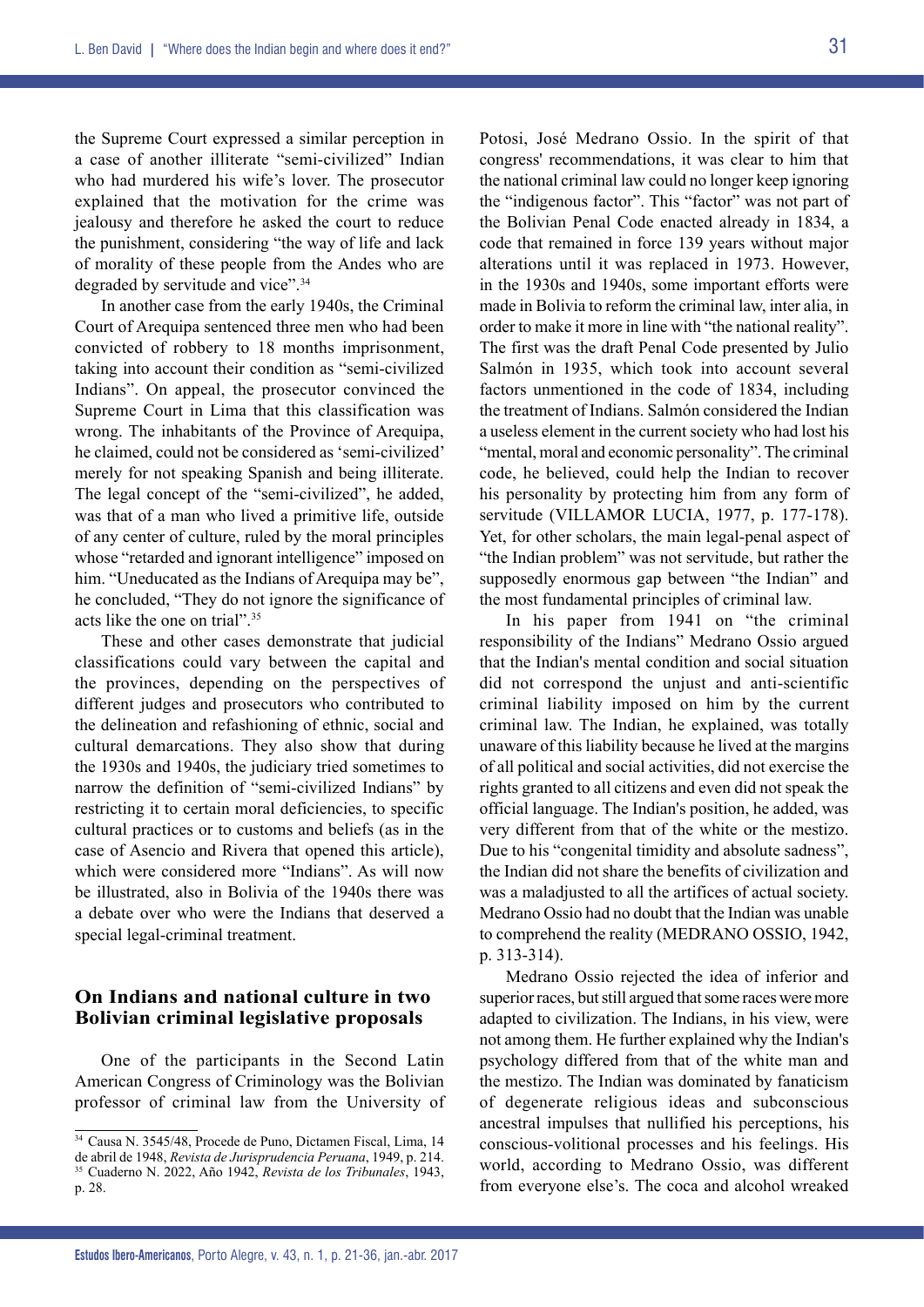32

havoc on his organism, weakened his mental functions, intelligence and will, and permanently disrupted his memory and attention.<sup>36</sup> Crimes committed by Indians, Medrano Ossio argued, were the result of causes beyond their control. Therefore, he added, from the perspective of criminal law, Indian offenders were "naturally irresponsible" and should be considered nonimputable. Criminal law, he concluded, should treat the Indians not by "fruitless punishments" but rather by psycho-pedagogic, psychiatric and other measures that would render them harmless and incorporate them into the current civilized society.37 For Medrano Ossio, criminal law's mission was primarily preventive, not retributive. Its sole purpose was "social defense", that is the prevention of crimes and especially repeated crimes.38 From this perspective, lack of "civilization" meant not only penal irresponsibility but also criminal dangerousness, and hence, "the civilizing mission" was also a measure of "social defense". Medrano Ossio's thesis reflected not only an absolutely positivist doctrinal point of view, but rather a clear division of the Bolivian (and even the broader Latin-American) society into two separate categories: The whites and the mestizos, on the one hand, and the Indians, on the other. While the former were full citizens, the latter were only subjects deemed unfit to assume the rights and responsibilities of citizenship.<sup>39</sup> From Medrano Ossio's racist perspective, all the Indians were included in one legal-criminal category of uncivilized human beings.

In his prologue to Medrano Ossio's text, the leading Spanish jurist and expert on criminal law Luis Jiménez de Asúa argued that if the Indian's "quality of citizen" was indeed a lie, then it would be unjust to treat him as equal before the law only when it came to the criminal law. Furthermore, he added, "criminal law starts from the norm, which is culture […]" and the Indian described by Medrano Ossio, seemed to be incapable of knowing the norms of the culture in which the white and the mestizo lived; incapable of understanding the significance of his acts, as criminal intent (mens rea) required. However, he stressed, this was only valid for the rural Indians, those who "fled civilization", not for the Indians who lived in the

cities "with western-educated whites and mestizos". Regarding the latter, he noticed, there was no problem in applying the normal punitive laws with democratic equality.40 Thus, according to this logic, the Indians were to be excluded from the "ordinary" criminal law only if they preferred to remain rural and live away from "educated whites", or in other words, only if they insisted on remaining "Indians". Indians could be civilized, but *Indian* and *civilization* were, by definition, two different things. As Drinot argued, this was exactly the same logic behind the exclusion of Indians from the Peruvian Social Security Law in the 1930s. In order to be included in this law, Indians had to be "redeemed", to become "de-Indianized workers", or simply "workers" (which by definition were not *Indians*). Their exclusion as Indians from the Social Security "and by extension from the project of national redemption", he concluded, "reflected the fact that by definition national redemption was understood as a project of racial improvement that necessarily involved the de-Indianization of Peru" (DRINOT, 2011, p. 222-229).

A legal-penal distinction between different "types" and "classes" of Indians was also made by Manuel López-Rey Arrojo, a disciple of Jiménez de Asúa and a well-known Spanish jurist in his own right. Like Jiménez de Asúa, López-Rey also found himself in exile in Latin America at the end of the Spanish civil war. He arrived in Bolivia, started teaching law and criminology and received a Bolivian citizenship. In 1940, the Bolivian government asked him to prepare a new criminal code for his new country and in 1943 he presented his official draft of the Criminal Code of Bolivia (which was never enacted). Perhaps to justify his ability and willingness to take on this task, in the explanatory notes to his code he wrote that the time he had spent in Bolivia allowed him to get to know it appropriately in order to accomplish this mission. He

<sup>&</sup>lt;sup>36</sup> Medrano Ossio, José. "Responsabilidad Penal de los Indígenas", p. 314-316.

<sup>&</sup>lt;sup>37</sup> Ibid, p. 316-319.<br><sup>38</sup> Ibid, p. 313.

<sup>&</sup>lt;sup>39</sup> On this distinction between subjects and citizens see Yashar, Deborah J. *Contesting Citizenship in Latin America: The Rise of Indigenous Movements and the Postliberal Challenge.* New York: Cambridge University Press, 2005. p. 35-36.

<sup>40</sup> José Medrano Ossio, "Responsabilidad Penal de los Indígenas", p. 309-310; Jiménez de Asúa, Luis. "El derecho penal de los indios (con motivo del trabajo de José Medrano Ossio)", *El Criminalista*, tomo IV, Buenos Aires: Editorial La Ley, 1944, p. 256-257. Some years earlier, Jiménez de Asúa supported the enactment of a special tutelary criminal legislation for uncivilized Indians also in regard to the Peruvian criminal code. See: Jiménez de Asúa, Luis. *Derecho Penal en la República del Perú*, Lima: 1987 (1a. ed. Valladolid: 1926), p. 48. For Jiménez de Asúa's biography and vast influence in Latin America see: Sala i Vila, Núria. "Ciudadanía y diferenciación penal indígena", p. 59-61; Garrido, Luis, *Notas de un penalista*, México: Ediciones Botas, 1947, p. 33-42; Academia Mexicana de Ciencias Penales, *Luis Jiménez de Asúa en México*, Cuadernos "Criminalia", No.13, México, D. F., 1943.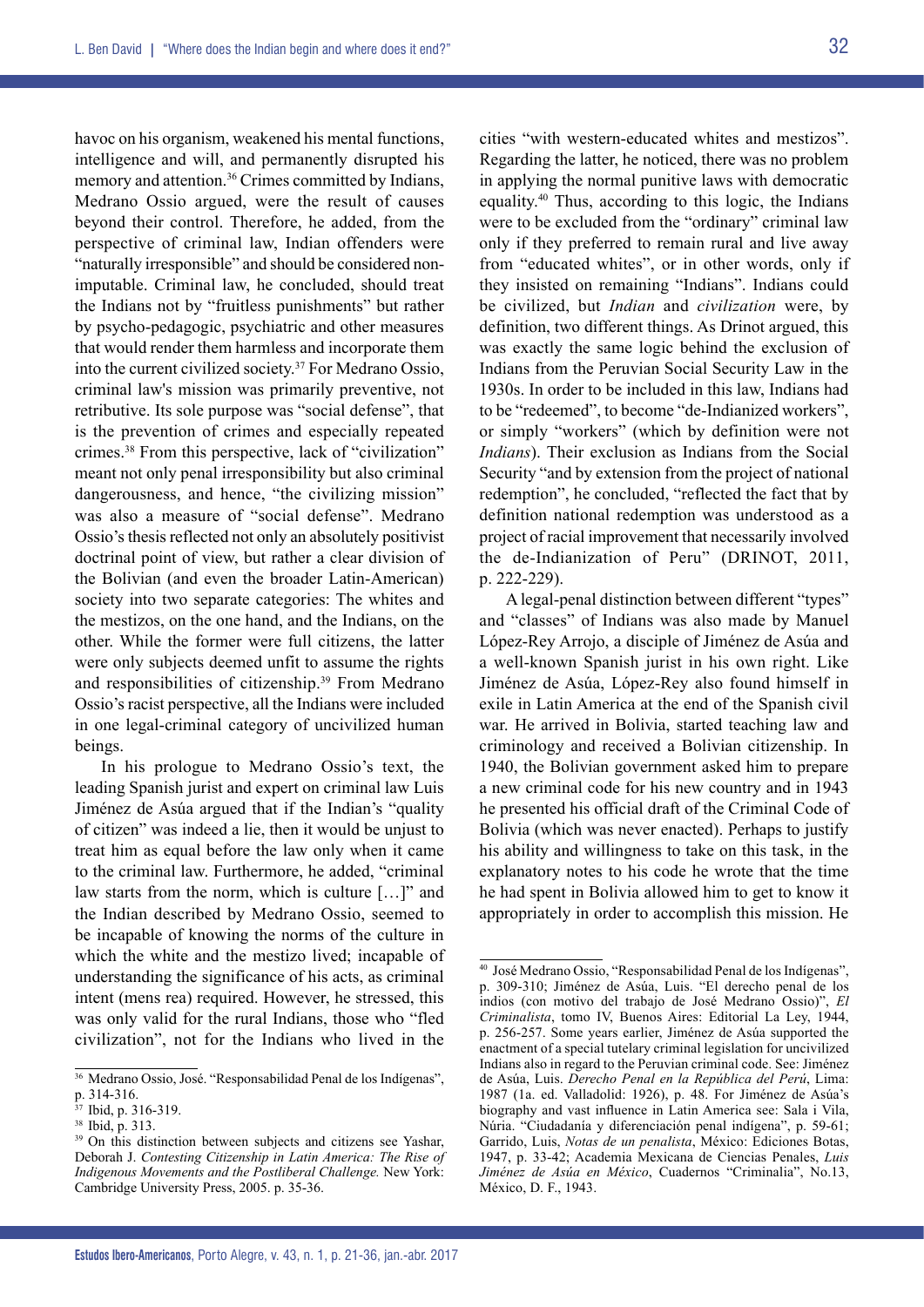also added that in any case, a Spaniard could never feel a stranger on American soil.<sup>41</sup>

According to López-Rey, until that time the Bolivian criminal legislation had turned its back to the indigenous reality of the country. This reality, he argued, expressing a common *indigenista* position, showed that the Indian, despite everything, was "the mainstay of the nation" and therefore it required to take him into account in any legislative work.42 López-Rey rejected vehemently the way by which Medrano Ossio faced this problem, criticizing his perception of "a general incapability of the Indian". He refuted the assumption that all Indians lacked criminal responsibility and represented dangerousness, which allegedly required their subjection merely to security measures within a special legislation. The meaning of such legislation, he argued, was to put Bolivia in a psychologically difficult situation, because it would be like declaring that 80% of the national population was incapable or criminally "dangerous".<sup>43</sup>

Moreover, in his view, Medrano Ossio's position was very erroneous because it failed to reflect the diversity of the national population and "the complex nature of the expression 'Indian".44 "Where does *the Indian* begin, and where does it end?" he asked, "How can we reinforce a general theory of inferiority regarding a huge part of the population, when often we do not know where does this sector begin and where does it end?"45 For López-Rey, a criminal (or any other) legislation which failed to recognize that "there are Indians and Indians" and founded upon a general notion that "Indian" meant mental inferiority, represented and reaffirmed a racial division that contrasted the humanist conception of man.<sup>46</sup>

In López-Rey's view, "the penal condition of the Indian" was a real complicated problem because it was not just a question of numbers "but of different" qualities and situations". In Bolivia, he explained, there were various classes of Indians, from the Indian of the Altiplano (the Andean Plateau) to the Indian of the jungle area, while in between, there was a series of species that must be taken into account, using as much legislative flexibility as possible.<sup>47</sup> Not every Indian, he stressed,

<sup>46</sup> Ibid, p. XXXIV.

"by the fact of being an Indian" was in a state of criminal incapability or dangerousness. These concepts, in his view, were not compatible with the situation of many Indians who were merchants, workers, employees or notorious professionals; with the Indian who lived in the city and the Indian that had done a military service; with all the Indians "who were more or less incorporated into national life".48 For him, in contrary to Jiménez de Asúa, it was not just a matter of distinction between rural and urban Indians, because even the cultural isolation of the Indian who did not live in the city "was not so great to make him ignore the fundamental ethical values".49

Considering all these classes of Indians, López-Rey arrived to the conclusion that the Bolivian Indian, aside from very notable exceptions, was more or less tightly incorporated into Bolivian life. At this point, López-Rey made a distinction between "incorporation" and "identification". Incorporation in a life or a culture, he explained, did not necessarily mean identification with it. Although the Bolivian Indian, in general, was not "identified with the total Bolivian culture" he was incorporated into it, forming a subculture with unique characteristics within the broader national-Bolivian culture. In general, he continued, for the purposes of criminal law and taking into account its minimum requirements, incorporation into a culture was sufficient to establish criminal responsibility. "Although remote and largely lost", he added, the current culture of the average Indian or the Indian "subculture" (López-Rey stressed that the term had no pejorative meaning) had in itself the sufficient ethical elements required to constitute the necessary intellectual features in order to have knowledge of unlawful or criminal acts.<sup>50</sup>

Therefore, whether living inside or outside the cities, "the average Indian"—López-Rey used this term to exclude the rustic Indian (the selvático) and "other exceptional cases"—possessed the minimal capability required by criminal law.51 Hence, he finally distinguished between two main classes of Indians in Bolivia. The minority consisted of those who were obviously rustic or "separated from the Bolivian reality", having spent their entire life (or at least most of it) in a cultural milieu obviously inferior to the "configurator world" of the Bolivian cultural reality. These Indians, according to his criminal code (article 20[2]), were exempted from criminal responsibility and subjected only to security measures. The majority—Indians that were more or

<sup>41</sup> López-Rey Arrojo, Manuel. *Proyecto Oficial de Código Penal*, La Paz: Publicaciones de la Comisión Codificadora Nacional De Bolivia, 1943, p. xciii-xciv.<br><sup>42</sup> Ibid, p. XXX.

 $43$  Ibid, p. XXXIII.  $44$  Ibid, p. XXXI.

<sup>45</sup> Ibid, p. XXXIII.

<sup>47</sup> Ibid, p. XXIX.

<sup>48</sup> Ibid, p. XXXI.

<sup>49</sup> Ibid, p. XXXI.

<sup>50</sup> Ibid, p. XXXI-XXXII.

<sup>51</sup> Ibid, p. XXXIII.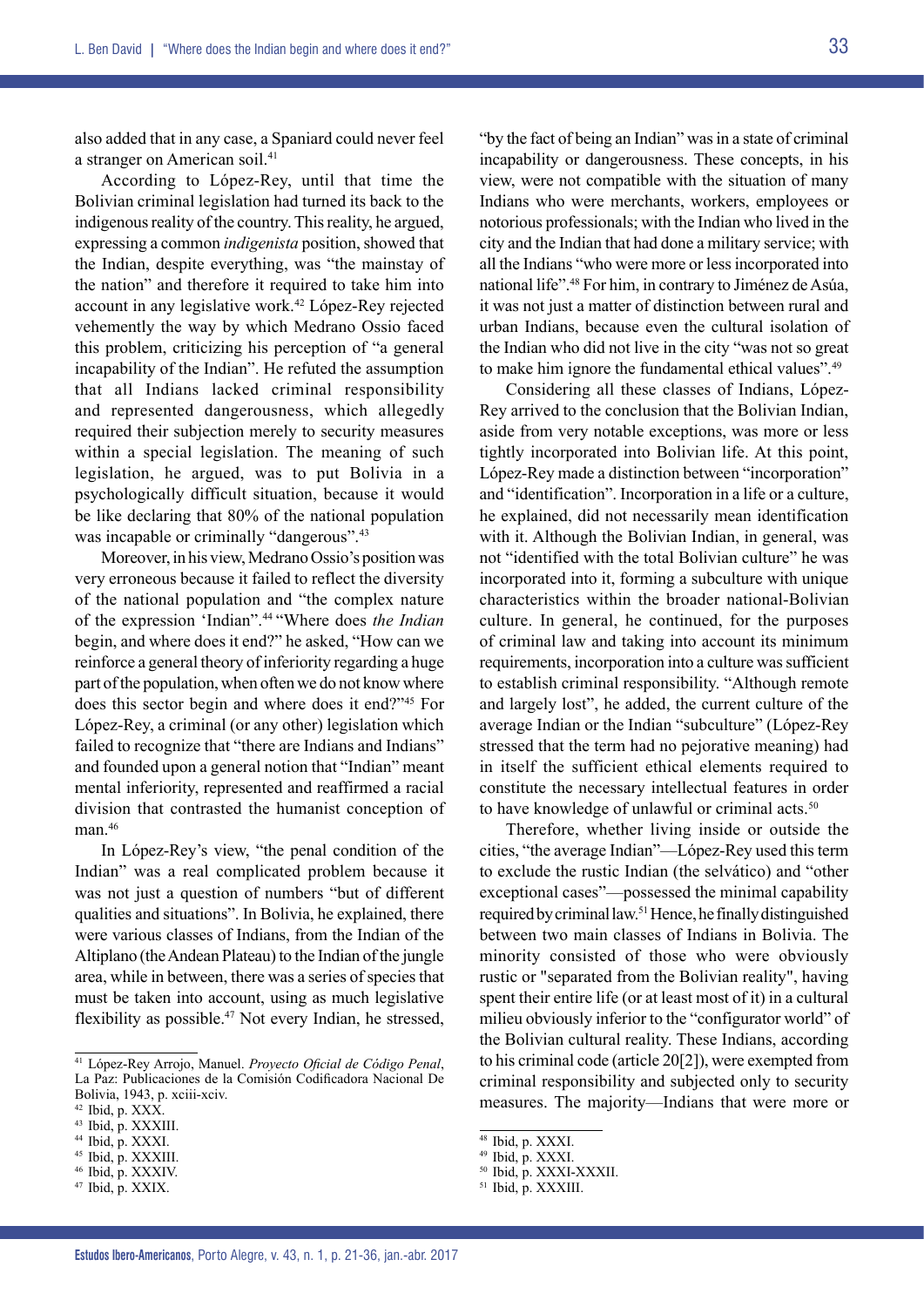less integrated into the Bolivian culture (although not identified with it)—were not exempted from criminal responsibility. Yet, López-Rey believed that also the "average Indian" deserved some special attention. Thus, for example, when any Indian was subjected to criminal sanctions, his judges were always required to consider his "special psychology, peculiar culture and way of life" for the purpose of achieving, together with the imposition of the most appropriate sanction, the best incorporation and socio-legal adaptation of this Indian.<sup>52</sup>

In López-Rey's criminal code, the penal condition of the Indian was indeed a complicated problem, but it was merely a cultural problem, almost without any economic or political dimensions. Furthermore, as a legal-cultural issue of criminal responsibility it was finally reduced and restricted to a small group of Indians, those who were "separated" from the nation. One thing was clear: There was a distinction in this code between "the Indian" and "Bolivian life" (or culture). The former was to be incorporated into the latter, and yet, these were two different terms. Bolivian life (or culture) was not Indian. It is precisely the reason why a Bolivian government could naturally ask López-Rey to write a new criminal code for his new homeland. As he said, "a Spaniard could never feel a stranger on American soil".

# **Conclusion**

Article 45 of the 1924 Peruvian Criminal Code, adopted in the heyday of Peruvian indigenismo, was an expression not only of criminal-positivist perceptions but also of the reformist indigenismo of the 1920s, which contrary to the more radical one, sought cultural and legal solutions to the Indian question. However, according to article 45, this was not merely a cultural question. The treatment it accorded to Indians that were classified as "semi-civilized" or "degraded by servitude and alcoholism" also expressed a perception of the Indian question as a problem of power relations. It echoed a critical indigenist stance against the injustices and oppression of the existing social order. And yet, it seems that over the years, as Peruvian indigenismo became less critical and subversive and more institutional and scientific, only the "semicivilized" Indian, characterized by cultural inferiority and moral deficiencies, remained the main protagonist of this special legal category.

Legal texts can be viewed as stories that people tell about themselves, their nations, about "who they are" or "who they aspire to be"(On the function of law in the formation of identities, see: LIKHOVSKI, 2006, p. 3, 9; PARKER, 2002 p. 581; AGUIRRE; SALVATORE, 2001, p. 1-2, 11-12.). Within the stories that were told here, López-Rey's question "where does the Indian begin and where does it end" was left hanging in the air. The "Indian" that began as a colonial (legal) category reemerged in the  $20<sup>th</sup>$ century in the form of many legal (or proposed legal) classifications: savage, semi-civilized, disintegrated or simply Indian. The "Indian" and the colonial legacy of its creators were presented in all these categories; they simply did not end.

### **References**

Academia Mexicana de Ciencias Penales. Luis Jiménez de Asúa en México. In: *Cuadernos* "*Criminalia*", No. 13, México, D.F., 1943.

In Bolivia of the 1970s, López-Rey's work was not forgotten. The 1973 Bolivian Penal Code adopted some of his ideas and accorded a special treatment to the Indians of the Oriente (selváticos) who had "no contact with the civilization" and to the Indians of the Altiplano who were not adapted to the "Bolivian cultural environment" (CHIVI VARGAS, 2008, p. 16). In Peru of those years, despite the fact that under Velasco regime, the Indians formally became "campesinos" (peasants), the 1924 Criminal Code with its ethnic-legal categories was still relevant. In 1970, the Supreme Court in Lima once again dealt with the question of who was a "semicivilized" Indian. In this case the court clarified that ignorance; poverty and the use of alcohol were not mitigating circumstances. The court also reaffirmed that semi-civilized Indians were only those who lived "on the margins of civilization", in contrast to the defendants that had been to school, owned property, were married and also had a criminal record.<sup>53</sup> As we have seen, this ruling was in line with previous restrictive judicial decisions on this issue, which had been taken in Peru already in the 1930s and 1940s. After all, as López-Rey hinted, treating a large portion of the population as a criminal exception was quite problematic not only legally but also in terms of national identity.

<sup>53</sup> Exp. No. 792-70, Procede del Cuzco, *Revista de Jurisprudencia Peruana*, p. 1001-1002, 1970.

<sup>52</sup> Ibid, article 80.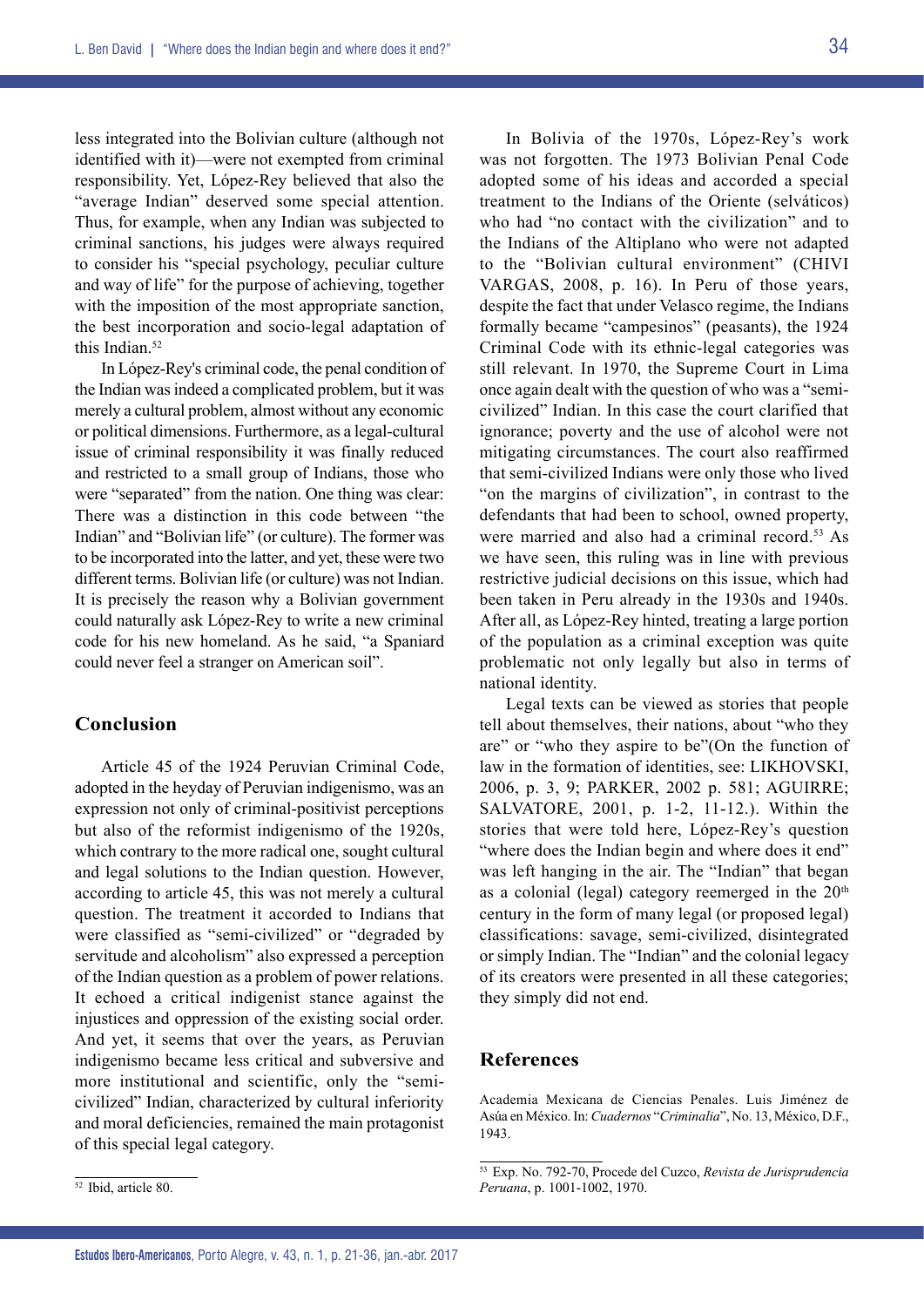AGUIRRE, Carlos. *Dénle Duro que no Siente: Poder y transgresión en el Perú Republicano*. Lima: Fondo Editorial del Pedagógico San Marcos, 2008.

\_\_\_\_\_\_. *The Criminals of Lima and Their Worlds. The Prison Experience, 1850-1935*. Durham and London: Duke University Press, 2005.

AGUIRRE, Carlos; SALVATORE, Ricardo. "Introduction: Writing the History of Law, Crime and Punishment in Latin America". In: SALVATORE, Ricardo D.; AGUIRRE, Carlos; JOSEPH, Gilbert M. (eds.). *Crime and Punishment in Latin America*. Durham and London: Duke University Press, 2001.

ALTMANN SMYTHE, Julio. *Reseña histórica de la evolución del derecho penal*. Lima: Sanmartí y compañía, 1944.

BALLÓN AGUIRRE, Francisco. *Etnia y represión penal*. Lima: Centro de Investigación y Promoción Amazónica, 1980.

BARCLAY REY DE CASTRO, Frederica. "La Asociación Pro Indígena y las atrocidades del Putumayo. Una misión auto restringida". In: *Boletín Americanista*, Barcelona, año LX, v. 1, n. 60, 2010. p. 143-163.

BUFFINGTON, Robert. *Criminal and Citizen in Modern Mexico*. Lincoln and London: 2000.

CALLE, Juan José. *Código Penal*. Lima: Librería e Imprenta Gil, 1927.

CADENA, Marisol de la. *Indigenous Mestizos. The Politics of Race and Culture in Cuzco, Peru, 1919-1991*. Durham and London: Duke University Press, 2000.

CASTILLO, Victoria A. *Indigenous "Messengers" Petitioning for Justice: Citizenship and Indigenous Rights in Peru, 1900-1945*. Doctoral dissertation. The University of Michigan, 2009.

CENICEROS, José Ángel et al. "Las Razas Indígenas y la Defensa Social". In: *Primer Congreso Indigenista Interamericano.* tomo II, Ponencias. Pátzcuaro (Michoacán), abril 1940.

CORNEJO, Ángel Gustavo. *Comentario al Nuevo Código Penal*. Lima: Librería Francesa Científica y Casa Edit. E. Rosay, 1926.

CORNEJO, Ángel Gustavo; Placido Jiménez. *Proyecto de Código Penal, Presentado por la Comisión Parlamentaria nombrada conforme a la Ley No. 5168*. Lima: 1928.

CORONADO, Jorge. *The Andes Imagined. Indigenismo, society and modernity*. Pittsburgh: University of Pittsburgh Press, 2009.

COSAMALÓN, Jesús A. "Población y mercado laboral, 1827- 1940". In: Contreras Carranza, Carlos, ed. *Compendio de Historia Económica del Perú IV: Economía de la primera centuria independiente*. Lima: IEP; BCRP, 2011.

DRINOT, Paulo. *The Allure of Labor: Workers, Race, and the Making of the Peruvian State*, Durham and London: Duke University Press, 2011.

ENCINAS, José Antonio. *Causas de la criminalidad indígena en el Perú. Ensayo de psicología experimental*. Lima: Universidad de San Marcos, 1919.

ENCINAS, José Antonio. *Contribución a una Legislación Tutelar Indígena*, Lima: 1918.

GARCÍA, María Elena. *Making Indigenous Citizens: Identities, Education and Multicultural Development in Peru*, Stanford: Stanford University Press, 2005.

GARRIDO, Luis. *Notas de un penalista*, México: Ediciones Botas, 1947.

GIRAUDO, Laura; LEWIS, Stephen E. "Introduction: Pan-American Indigenismo (1940-1970): New Approaches to an Ongoing Debate". In: *Latin American Perspectives*, v. 39, n. 5, p. 3-11, 2012.<https://doi.org/10.1177/0094582X12448059>

GONZALES, Osmar. "The Instituto Indigenista Peruano: A New Place in the State for the Indigenous Debate". In: *Latin American Perspectives*, v. 39, n. 5, p. 33-44, 2012. [https://doi.](https://doi.org/10.1177/0094582X12447276) [org/10.1177/0094582X12447276](https://doi.org/10.1177/0094582X12447276)

GUERRERO, Andres. "The Construction of a Ventriloquist's Image: Liberal Discourse and the 'Miserable Indian Race' in Late 19th-Century Ecuador". In: *Journal of Latin American Studies*, v. 29, n. 3, p. 555-590, Oct. 1997. [https://doi.org/10.1017/](https://doi.org/10.1017/S0022216X97004781) [S0022216X97004781](https://doi.org/10.1017/S0022216X97004781)

HERZOG, Tamar. "Percibir el otro: El código penal de 1924 y la división de los peruanos en personas 'civilizadas', 'semicivilizadas' y 'salvajes'". In: SCHOLZ, Johannes Michael; HERZOG, Herzog (ed.). *Observation and Communication: The Construction of Realities in the Hispanic World*. Frankfurt: Vittorio Klostermann, 1997. p. 399-414.

HORCASITAS, Beatriz Urías. *Indígena y Criminal. Interpretaciones del derecho y la antropología en México 1871-1921*. México: Universidad Iberoamericana, 2000.

HURTADO POZO, José. *La ley 'importada': Recepción del derecho penal en el Perú*. Lima: CEDYS, 1979.

IRUROZQUI, Marta. "Ciudadanos armados o traidores a la patria? Participación indígena en las revoluciones bolivianas de 1870 y 1899". In: *Iconos, Revista de Ciencias Sociales*, n. 26, sept. 2006,

JIMÉNEZ DE ASÚA, Luis. *Derecho Penal en la República del Perú*, Lima: 1987.

\_\_\_\_\_\_. "El derecho penal de los indios". In: *El Criminalista*. tomo IV, Buenos Aires: Editorial La Ley, 1944.

KAPSOLI, Wilfredo, *El Pensamiento de la Asociación Pro Indígena*. Cusco: Centro Las Casas, 1980.

KENNEDY, Duncan. "Two Globalizations of Law and Legal Thought: 1850-1968". *Suffolk University Law Review*, v. XXXVI, n. 3, p. 631-679, 2003.

*La Reforma del Código Penal, Proyecto de 1916, Presentado a la Cámara de Diputados*. Lima, 1918.

LAHURA OLIVO, Marino. *Derecho Penitenciario y Ejecución Penal en el Perú*. Lima: Imprenta "La Cotera", 1942. p. 20.

LEGUÍA Y MARTÍNEZ, Germán. *Diccionario de la legislación criminal del Perú*. Lima: Librería e Imprenta Gil, 1931.

LEIBNER, Gerardo. *El Mito del Socialismo Indígena en Mariátegui*. Lima: Fondo Editorial de la Pontificia Universidad Católica del Perú, 1999.

\_\_\_\_\_\_. La Protesta y la andinización del anarquismo en el Perú, 1912-1915. *Estudios Interdisciplinarios de América Latina y el Caribe (E.I.A.L)*, v. 5, n. 1, enero-junio 1994. p. 83-102.

\_\_\_\_\_\_. *The* "*New Indians*"*. The Emergence of Mass Politics in Peru, 1895-1932*. Tel Aviv: Ramot Publishing – Tel Aviv University, 2003.

LIKHOVSKI, Assaf. *Law and Identity in Mandate Palestine*. Chapel Hill: The University of North Carolina Press, 2006.